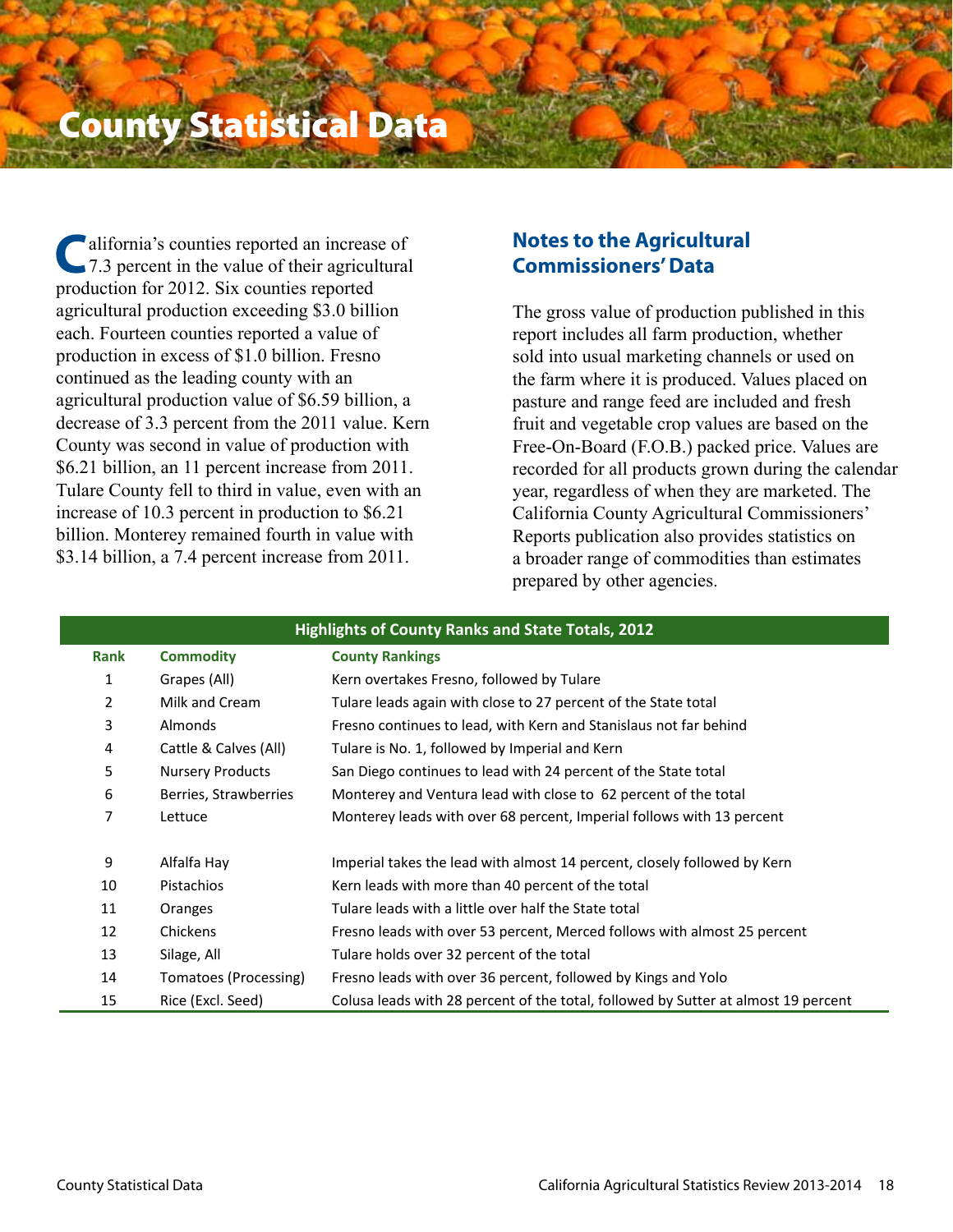|                              | California's Leading Timber Counties, 2012 <sup>1</sup> |                      |                                                       |                     |                                                                              |  |  |  |  |  |
|------------------------------|---------------------------------------------------------|----------------------|-------------------------------------------------------|---------------------|------------------------------------------------------------------------------|--|--|--|--|--|
| <b>Timber</b><br><b>Rank</b> | County                                                  | <b>Timber Volume</b> | <b>Total Agricultural Value</b><br>(Including Timber) | <b>Timber Value</b> | <b>Timber Percentage of Total</b><br><b>Agricultural Value Within County</b> |  |  |  |  |  |
|                              |                                                         | Million Bd. Ft.      | \$1,000                                               | \$1,000             | Percent                                                                      |  |  |  |  |  |
|                              | Humboldt                                                | 221,617              | 236,979                                               | 62,557              | 26.4                                                                         |  |  |  |  |  |
| 2                            | Shasta                                                  | 185,799              | 129,865                                               | 36,931              | 28.4                                                                         |  |  |  |  |  |
| 3                            | Siskiyou                                                | 144,874              | 388,768                                               | 30,768              | 7.9                                                                          |  |  |  |  |  |
| 4                            | Mendocino                                               | 121,850              | 173,904                                               | 28,940              | 16.6                                                                         |  |  |  |  |  |
|                              | <b>Plumas</b>                                           | 84,652               | 38,415                                                | 13,669              | 35.6                                                                         |  |  |  |  |  |

*1 Timber volume and value data are from the State Board of Equalization, Timber Tax Division.*

Because of these concepts, the State total for gross dollar values summarized in this report differs from the cash receipts to farmers estimated by USDA's National Agricultural Statistics Service, Pacific Region-California. The larger total value reported by Agricultural Commissioners results from the different definitions used in estimating total value of production rather than cash receipts to producers.

Some counties include timber as a part of their crop report, following the pattern set by the California County Agricultural Commissioners and Sealers Association (CACASA). Since it is not comparable to earlier county summaries, timber has not been made a part of the main tables of this summary. The total 2012 value of production reported by the counties, including timber, is \$55.7 billion, up 7.3 percent from last year. At \$62.6 million, Humboldt County leads the State with 23.4 percent of the State's total timber value.

# **County Agricultural Commissioners' Reports**

Copies of individual County Agricultural Commissioners' Reports may be requested or obtained directly from each County Agricultural Commissioner's Office. For your convenience, a listing is included at the end of this report. Many of the counties publish the reports on their websites free-of-charge.

USDA's National Agricultural Statistics Service, Pacific Regional Office publications are available free-of-charge on the internet at: www.nass.usda.gov/ca.

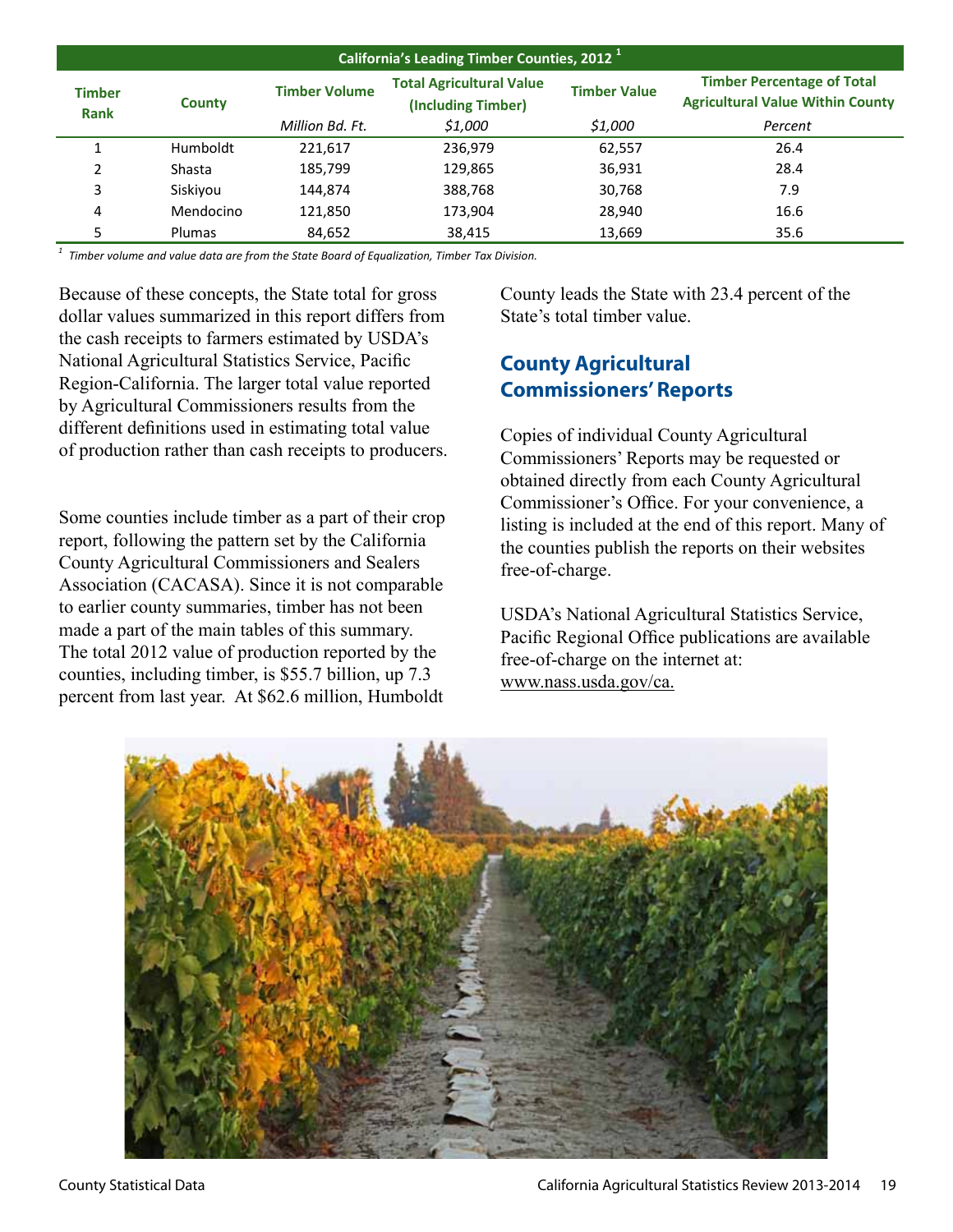|                          | County Rank by Gross Value of Agricultural Production, 2011-2012 |              |                            |              |                                 |                          |                        |                         |                        |              |                          |
|--------------------------|------------------------------------------------------------------|--------------|----------------------------|--------------|---------------------------------|--------------------------|------------------------|-------------------------|------------------------|--------------|--------------------------|
|                          |                                                                  |              | <b>Rank Without Timber</b> |              |                                 |                          |                        | <b>Rank With Timber</b> |                        |              |                          |
| County                   | 2011                                                             |              | 2012                       |              | <b>Percent</b><br><b>Change</b> | <b>Timber Value</b>      | 2011                   |                         | 2012                   |              | <b>Percent</b><br>Change |
|                          | \$1,000                                                          | Rank         | \$1,000                    | Rank         |                                 | \$1,000                  | \$1,000                | Rank                    | \$1,000                | Rank         |                          |
| Fresno                   | 6,809,902                                                        | (1)          | 6,586,523                  | (1)          | $-3.3$                          | 1,271                    | 6,811,349              | (1)                     | 6,587,794              | (1)          | $-3.3$                   |
| Kern                     | 5,596,800                                                        | (3)          | 6,211,987                  | (2)          | 11.0                            | 375                      | 5,596,976              | (3)                     | 6,212,362              | (2)          | 11.0                     |
| Tulare                   | 5,629,264                                                        | (2)          | 6,210,479                  | (3)          | 10.3                            | 215                      | 5,629,396              | (2)                     | 6,210,694              | (3)          | 10.3                     |
| Monterey                 | 3,852,995                                                        | (4)          | 4,137,860                  | (4)          | 7.4                             | 3                        | 3,852,999              | (4)                     | 4,137,863              | (4)          | 7.4                      |
| Merced                   | 3,259,866                                                        | (5)          | 3,280,201                  | (5)          | 0.6                             | 8                        | 3,259,874              | (5)                     | 3,280,209              | (5)          | 0.6                      |
| <b>Stanislaus</b>        | 3,069,823                                                        | (6)          | 3,277,843                  | (6)          | 6.8                             | —                        | 3,069,823              | (6)                     | 3,277,843              | (6)          | 6.8                      |
| San Joaquin              | 2,237,024<br>2,220,640                                           | (7)          | 2,881,441                  | (7)          | 28.8<br>$-0.3$                  | —                        | 2,237,024              | (7)                     | 2,881,441<br>2,215,014 | (7)          | 28.8<br>$-0.3$           |
| Kings<br>Ventura         | 1,841,247                                                        | (8)<br>(10)  | 2,215,014<br>1,960,741     | (8)<br>(9)   | 6.5                             | —<br>12                  | 2,220,640<br>1,841,260 | (8)<br>(10)             | 1,960,753              | (8)<br>(9)   | 6.5                      |
| Imperial                 | 1,964,087                                                        | (9)          | 1,945,759                  | (10)         | $-0.9$                          | —                        | 1,964,087              | (9)                     | 1,945,759              | (10)         | $-0.9$                   |
| San Diego                | 1,683,740                                                        | (11)         | 1,747,061                  | (11)         | 3.8                             | 10                       | 1,683,749              | (11)                    | 1,747,071              | (11)         | 3.8                      |
| Madera                   | 1,569,239                                                        | (12)         | 1,739,186                  | (12)         | 10.8                            | 810                      | 1,569,521              | (12)                    | 1,739,996              | (12)         | 10.9                     |
| Santa Barbara            | 1,194,379                                                        | (14)         | 1,291,009                  | (13)         | 8.1                             | —                        | 1,194,379              | (14)                    | 1,291,009              | (13)         | 8.1                      |
| Riverside                | 1,282,259                                                        | (13)         | 1,252,732                  | (14)         | $-2.3$                          | —                        | 1,282,259              | (13)                    | 1,252,732              | (14)         | $-2.3$                   |
| San Luis Obispo          | 732,413                                                          | (15)         | 861,803                    | (15)         | 17.7                            | $\qquad \qquad \qquad$   | 732,421                | (15)                    | 861,803                | (15)         | 17.7                     |
| Sonoma                   | 581,081                                                          | (19)         | 821,346                    | (16)         | 41.3                            | 771                      | 582,809                | (19)                    | 822,117                | (16)         | 41.1                     |
| Colusa                   | 657,578                                                          | (16)         | 711,592                    | (17)         | 8.2                             | $\overline{\phantom{0}}$ | 657,735                | (16)                    | 711,592                | (18)         | 8.2                      |
| <b>Butte</b>             | 635,707                                                          | (17)         | 702,319                    | (18)         | 10.5                            | 9,573                    | 645,166                | (17)                    | 711,892                | (17)         | 10.3                     |
| Glenn                    | 611,291                                                          | (18)         | 696,262                    | (19)         | 13.9                            | 765                      | 611,357                | (18)                    | 697,027                | (19)         | 14.0                     |
| Napa                     | 430,857                                                          | (24)         | 664,716                    | (20)         | 54.3                            | -                        | 430,857                | (24)                    | 664,716                | (20)         | 54.3                     |
| Yolo                     | 549,249                                                          | (21)         | 645,767                    | (21)         | 17.6                            | —                        | 549,249                | (21)                    | 645,767                | (21)         | 17.6                     |
| Santa Cruz<br>Sutter     | 562,895<br>518,198                                               | (20)<br>(23) | 563,851<br>527,004         | (22)<br>(23) | 0.2<br>1.7                      | 2,363<br>—               | 565,740<br>518,198     | (20)<br>(23)            | 566,214<br>527,004     | (22)<br>(23) | 0.1<br>1.7               |
| San Bernardino           | 519,420                                                          | (22)         | 466,505                    | (24)         | $-10.2$                         | $\qquad \qquad \qquad$   | 519,420                | (22)                    | 466,505                | (24)         | $-10.2$                  |
| Sacramento               | 405,211                                                          | (25)         | 460,651                    | (25)         | 13.7                            | 40                       | 405,246                | (25)                    | 460,691                | (25)         | 13.7                     |
| Siskiyou                 | 280,321                                                          | (27)         | 358,000                    | (26)         | 27.7                            | 30,768                   | 319,533                | (26)                    | 388,768                | (26)         | 21.7                     |
| Solano                   | 291,661                                                          | (26)         | 342,694                    | (27)         | 17.5                            | 24                       | 291,677                | (27)                    | 342,718                | (27)         | 17.5                     |
| San Benito               | 263,365                                                          | (28)         | 297,755                    | (28)         | 13.1                            | -                        | 263,365                | (28)                    | 297,755                | (29)         | 13.1                     |
| Tehama                   | 245,672                                                          | (30)         | 295,003                    | (29)         | 20.1                            | 11,612                   | 256,307                | (29)                    | 306,615                | (28)         | 19.6                     |
| Santa Clara              | 247,694                                                          | (29)         | 260,350                    | (30)         | 5.1                             | 429                      | 247,994                | (30)                    | 260,779                | (30)         | 5.2                      |
| Yuba                     | 207,984                                                          | (31)         | 207,904                    | (31)         | 0.0                             | 4,951                    | 213,001                | (32)                    | 212,855                | (32)         | $-0.1$                   |
| Los Angeles              | 173,106                                                          | (32)         | 189,883                    | (32)         | 9.7                             | -                        | 173,106                | (33)                    | 189,883                | (33)         | 9.7                      |
| Humboldt                 | 167,592                                                          | (33)         | 174,422                    | (33)         | 4.1                             | 62,557                   | 233,370                | (31)                    | 236,979                | (31)         | 1.5                      |
| Mendocino                | 115,409                                                          | (36)         | 144,964                    | (34)         | 25.6                            | 28,940                   | 141,171                | (35)                    | 173,904                | (34)         | 23.2                     |
| San Mateo                | 134,300                                                          | (35)         | 138,053                    | (35)<br>(36) | 2.8<br>$-6.6$                   | 1,979<br>26              | 137,009<br>145,922     | (36)<br>(34)            | 140,032                | (35)         | 2.2<br>-6.6              |
| Orange<br>Modoc          | 145,896<br>107,009                                               | (34)<br>(37) | 136,312<br>107,009         | (37)         | 0.0                             | 4,569                    | 111,560                | (38)                    | 136,338<br>111,578     | (36)<br>(38) | 0.0                      |
| Shasta                   | 89,060                                                           | (40)         | 92,934                     | (38)         | 4.3                             | 36,931                   | 129,441                | (37)                    | 129,865                | (37)         | 0.3                      |
| Contra Costa             | 92,920                                                           | (38)         | 90,972                     | (39)         | $-2.1$                          |                          | 92,926                 | (40)                    | 90,972                 | (40)         | $-2.1$                   |
| Lassen                   | 89,539                                                           | (39)         | 88,638                     | (40)         | $-1.0$                          | 12,997                   | 101,712                | (39)                    | 101,635                | (39)         | $-0.1$                   |
| Lake                     | 66,778                                                           | (42)         | 84,834                     | (41)         | 27.0                            | 8                        | 66,824                 | (43)                    | 84,842                 | (41)         | 27.0                     |
| Marin                    | 77,841                                                           | (41)         | 80,365                     | (42)         | 3.2                             | -                        | 77,841                 | (41)                    | 80,365                 | (42)         | 3.2                      |
| Placer                   | 62,304                                                           | (43)         | 69,897                     | (43)         | 12.2                            | 3,300                    | 67,558                 | (42)                    | 73,197                 | (43)         | 8.3                      |
| Mono                     | 53,068                                                           | (44)         | 51,560                     | (44)         | $-2.8$                          | 202                      | 53,085                 | (44)                    | 51,762                 | (44)         | -2.5                     |
| Del Norte                | 41,940                                                           | (45)         | 40,209                     | (45)         | $-4.1$                          | 1,291                    | 44,729                 | (45)                    | 41,500                 | (46)         | $-7.2$                   |
| El Dorado                | 31,338                                                           | (47)         | 40,067                     | (46)         | 27.9                            | 7,076                    | 36,089                 | (47)                    | 47,143                 | (45)         | 30.6                     |
| Alameda                  | 41,180                                                           | (46)         | 40,059                     | (47)         | $-2.7$                          |                          | 41,196                 | (46)                    | 40,059                 | (47)         | $-2.8$                   |
| Mariposa                 | 30,975                                                           | (48)         | 35,046                     | (48)         | 13.1                            | 370                      | 31,537                 | (48)                    | 35,416                 | (49)         | 12.3                     |
| Amador                   | 28,511                                                           | (49)         | 32,463                     | (49)         | 13.9                            | 2,122                    | 29,778                 | (50)                    | 34,585                 | (50)         | 16.1                     |
| Inyo<br>Plumas           | 26,271<br>20,019                                                 | (50)<br>(52) | 25,695<br>24,746           | (50)<br>(51) | $-2.2$<br>23.6                  | 13,669                   | 26,271<br>31,529       | (52)<br>(49)            | 25,695<br>38,415       | (53)<br>(48) | $-2.2$<br>21.8           |
| Tuolumne                 | 22,721                                                           | (51)         | 23,895                     | (52)         | 5.2                             | 6,074                    | 29,239                 | (51)                    | 29,969                 | (51)         | 2.5                      |
| Calaveras                | 19,537                                                           | (53)         | 22,900                     | (53)         | 17.2                            | 6,755                    | 23,682                 | (53)                    | 29,655                 | (52)         | 25.2                     |
| Nevada                   | 14,859                                                           | (54)         | 14,231                     | (54)         | $-4.2$                          | 2,648                    | 18,108                 | (54)                    | 16,879                 | (54)         | $-6.8$                   |
| Trinity                  | 8,186                                                            | (55)         | 8,186                      | (55)         | 0.0                             | 7,786                    | 13,775                 | (55)                    | 15,972                 | (55)         | 15.9                     |
| Sierra                   | 6,200                                                            | (56)         | 8,184                      | (56)         | 32.0                            | 4,115                    | 10,040                 | (56)                    | 12,299                 | (56)         | 22.5                     |
| Alpine                   | 5,311                                                            | (57)         | 4,551                      | (57)         | $-14.3$                         |                          | 5,311                  | (57)                    | 4,551                  | (57)         | $-14.3$                  |
| San Francisco            | 955                                                              | (58)         | 1,049                      | (58)         | 9.8                             | —                        | 955                    | (58)                    | 1,049                  | (58)         | 9.8                      |
| Grand Total <sup>2</sup> | 51,624,687                                                       |              | 55,392,479                 | (99)         | 7.3                             | 267,415                  | 51,897,175             |                         | 55,659,894             | (99)         | 7.3                      |

*1 Totals vary slightly from totals published by counties due to classification differences between county and state reports.* 

*2 Totals may not add due to rounding.*

*Source: County Agricultural Commissioners' Reports and State Board of Equalization, Timber Tax Division.*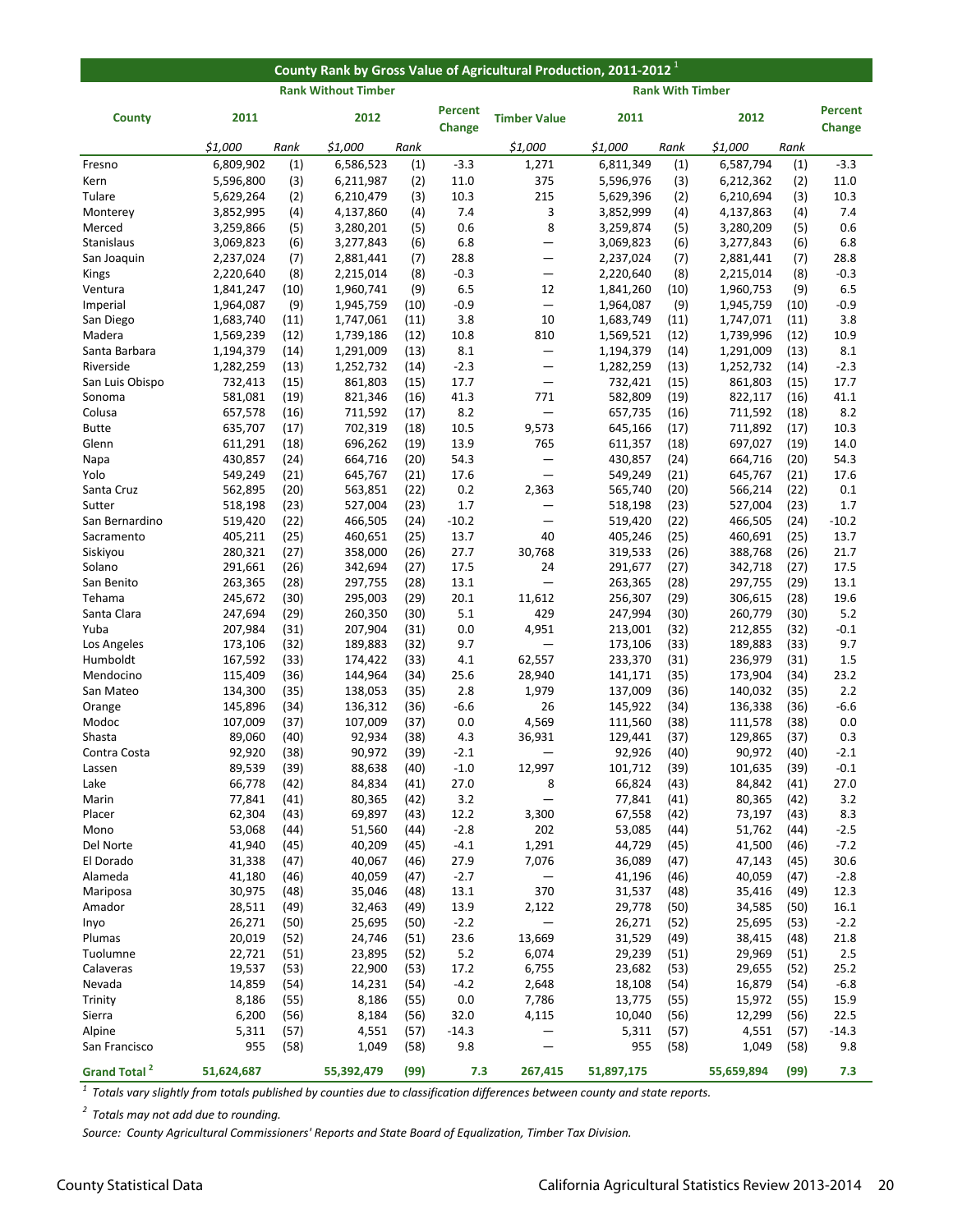## **Leading Commodities for Gross Value of Agricultural Production by County, 2012 <sup>1</sup>**

|                                                          |                    |        | \$1,000                                          |                          |   |                                                       |                  |
|----------------------------------------------------------|--------------------|--------|--------------------------------------------------|--------------------------|---|-------------------------------------------------------|------------------|
| Alameda                                                  |                    |        | <b>Alpine</b>                                    |                          |   | <b>Amador</b>                                         |                  |
| 1 GRAPES, WINE                                           | 13,764             |        | 1 CATTLE & CALVES, UNSPECIFIED                   | 2,346                    |   | 1 GRAPES, WINE                                        | 15,384           |
| 2 NURSERY, WOODY ORNAMNTALS                              | 9,413              |        | 2 PASTURE, RANGE                                 | 1,995                    |   | 2 CATTLE, CALVES ONLY                                 | 7,804            |
| 3 CATTLE & CALVES, UNSPECIFIED                           | 8,191              | 3      | PASTURE, IRRIGATED                               | 150                      | 3 | PASTURE, RANGE                                        | 4,390            |
| 4 PASTURE, RANGE                                         | 3,025              | 4      | HAY, OTHER, UNSPECIFIED                          | 60                       |   | 4 VEGETABLES, UNSPECIFIED                             | 1,137            |
| 5 HAY, OTHER, UNSPECIFIED                                | 1,252              | 5      |                                                  |                          | 5 | LIVESTOCK, UNSPECIFIED                                | 705<br>497       |
| 6 NURSERY PRODUCTS, MISC.                                | 1,118<br>949       | 6<br>7 |                                                  | $\overline{\phantom{m}}$ | 6 | HAY, ALFALFA<br>7 HAY, GRAIN                          | 456              |
| 7 VEGETABLES, UNSPECIFIED<br>8 HAY, ALFALFA              | 930                | 8      |                                                  | $\qquad \qquad$          | 8 | FIELD CROPS, UNSPECIFIED                              | 437              |
| 9 LIVESTOCK, UNSPECIFIED                                 | 518                | 9      |                                                  | $\overline{\phantom{m}}$ | 9 | SHEEP & LAMBS, UNSPECIFIED                            | 376              |
| 10 FRUITS & NUTS, UNSPECIFIED                            | 495                | 10     |                                                  |                          |   | 10 GOATS & KIDS, UNSPECIFIED                          | 286              |
| <b>Butte</b>                                             |                    |        | <b>Calaveras</b>                                 |                          |   | Colusa                                                |                  |
| 1 WALNUTS, ENGLISH                                       | 234,540            |        | 1 CATTLE & CALVES, UNSPECIFIED                   | 10,300                   |   | 1 RICE, MILLING                                       | 245,111          |
| 2 ALMONDS, ALL                                           | 160,931            |        | 2 PASTURE, RANGE                                 | 3,201                    |   | 2 ALMONDS, ALL                                        | 176,024          |
| 3 RICE, MILLING                                          | 154,574            | 3      | POULTRY, UNSPECIFIED                             | 2,965                    | 3 | TOMATOES, PROCESSING                                  | 41,481           |
| 4 PLUMS, DRIED                                           | 32,525             |        | 4 GRAPES, WINE                                   | 2,814                    | 4 | SEED, VEGETABLE & VINECROP                            | 38,624           |
| 5 NURSERY PRODUCTS, MISC.                                | 21,558             | 5      | <b>WALNUTS, ENGLISH</b>                          | 1,872                    | 5 | WALNUTS, ENGLISH                                      | 36,920           |
| 6 RICE, SEED                                             | 11,192             | 6      | NURSERY PRODUCTS, MISC.                          | 320                      | 6 | RICE, SEED                                            | 27,463           |
| 7 FRUITS & NUTS, UNSPECIFIED                             | 10,321             |        | 7 VEGETABLES, UNSPECIFIED                        | 273                      |   | 7 HAY, ALFALFA                                        | 15,489           |
| 8 PEACHES, CLINGSTONE                                    | 9,896              | 8      | PASTURE, IRRIGATED                               | 260                      | 8 | CATTLE & CALVES, UNSPECIFIED                          | 15,015           |
| 9 CATTLE & CALVES, UNSPECIFIED                           | 9,548              |        | 9 FRUITS & NUTS, UNSPECIFIED                     | 204                      |   | 9 GRAPES, WINE                                        | 14,983           |
| 10 OLIVES                                                | 7,144              |        | 10 SHEEP & LAMBS, UNSPECIFIED                    | 203                      |   | 10 VEGETABLES, UNSPECIFIED                            | 14,402           |
| <b>Contra Costa</b>                                      |                    |        | <b>Del Norte</b>                                 |                          |   | <b>El Dorado</b>                                      |                  |
| 1 CATTLE & CALVES, UNSPECIFIED                           | 15,967             |        | 1 CATTLE, COWS                                   | 9,706                    |   | 1 APPLES, ALL                                         | 13,168           |
| 2 CORN, SWEET, ALL                                       | 13,650             |        | 2 NURSERY, BULBS, LILY                           | 8,503                    |   | 2 GRAPES, WINE                                        | 7,824            |
| 3 CORN, GRAIN                                            | 7,546              | 3      | MILK, MARKET, FLUID                              | 7,333                    | 3 | CATTLE & CALVES, UNSPECIFIED                          | 6,023            |
| 4 GRAPES, UNSPECIFIED                                    | 7,546              | 4      | NURSERY, WOODY ORNAMNTALS                        | 3,550                    | 4 | PASTURE, RANGE                                        | 3,495            |
| 5 TOMATOES, PROCESSING                                   | 7,526              | 5      | CATTLE, CALVES ONLY                              | 3,514                    | 5 | LIVESTOCK, UNSPECIFIED                                | 1,866            |
| 6 VEGETABLES, UNSPECIFIED                                | 6,824              | 6      | LIVESTOCK PRODUCTS, MISC.                        | 1,830                    | 6 | NURSERY PRODUCTS, MISC.                               | 1,619            |
| 7 PASTURE, RANGE                                         | 3,904              | 7      | MILK, MANUFACTURING                              | 1,407                    | 7 | <b>CHRISTMAS TREES &amp; CUT GREENS</b>               | 1,499            |
| 8 HAY, ALFALFA                                           | 3,772              | 8      | HAY, OTHER, UNSPECIFIED                          | 1,183                    | 8 | FRUITS & NUTS, UNSPECIFIED                            | 1,244            |
| 9 CHERRIES, SWEET                                        | 3,471              | 9      | PASTURE, IRRIGATED                               | 931<br>836               | 9 | PEARS, BARTLETT                                       | 888<br>720       |
| 10 FIELD CROPS, UNSPECIFIED<br><b>Fresno</b>             | 2,431              |        | 10 PASTURE, FORAGE, MISC.<br>Glenn               |                          |   | 10 APIARY PRODUCTS, POLLINATION FI<br>Humboldt        |                  |
|                                                          | 875,706            |        | 1 RICE, MILLING                                  | 145,551                  |   | 1 NURSERY PRODUCTS, MISC.                             |                  |
| 1 ALMONDS, ALL                                           |                    |        |                                                  |                          |   |                                                       | 46,382           |
| 2 LIVESTOCK, UNSPECIFIED<br>3 GRAPES, RAISIN             | 649,167<br>542,724 | 3      | 2 ALMONDS, ALL<br>WALNUTS, ENGLISH               | 131,229<br>121,987       | 3 | 2 MILK, MARKET, FLUID<br>CATTLE & CALVES, UNSPECIFIED | 35,397<br>32,480 |
| 4 MILK, MARKET, FLUID                                    | 449,395            | 4      | MILK, MARKET, FLUID                              | 65,978                   | 4 | CATTLE, MILK COWS                                     | 18,479           |
| 5 TOMATOES, PROCESSING                                   | 374,272            |        | 5 CATTLE & CALVES, UNSPECIFIED                   | 41,610                   | 5 | <b>GOAT CHEESE</b>                                    | 15,083           |
| 6 GRAPES, WINE                                           | 346,934            | 6      | <b>OLIVES</b>                                    | 32,104                   | 6 | MILK, MANUFACTURING                                   | 7,774            |
| 7 GRAPES, TABLE                                          | 216,423            | 7      | CORN, GRAIN                                      | 27,035                   |   | 7 FISH, SHELL                                         | 7,459            |
| 8 COTTON LINT, PIMA                                      | 196,998            | 8      | PLUMS, DRIED                                     | 15,729                   | 8 | HAY, OTHER, UNSPECIFIED                               | 7,042            |
| 9 PISTACHIOS                                             | 195,969            |        | 9 HAY, ALFALFA                                   | 15,382                   |   | 9 FRUITS & NUTS, UNSPECIFIED                          | 1,782            |
| 10 CATTLE, HEIFERS & STEERS, FED                         | 173,031            |        | 10 PISTACHIOS                                    | 12,122                   |   | 10 VEGETABLES, UNSPECIFIED                            | 1,247            |
| <b>Imperial</b>                                          |                    |        | Inyo                                             |                          |   | Kern                                                  |                  |
| 1 CATTLE, HEIFERS & STEERS, FED                          | 414,061            |        | 1 HAY, ALFALFA                                   | 4,980                    |   | 1 GRAPES, TABLE                                       | 1,331,097        |
| 2 HAY, ALFALFA                                           | 214,601            |        | 2 CATTLE, STEERS                                 | 4,510                    |   | 2 ALMONDS, ALL                                        | 777,306          |
| 3 WHEAT, ALL                                             | 108,265            |        | 3 CATTLE, HEIFERS                                | 3,573                    | 3 | MILK, MARKET, FLUID                                   | 689,854          |
| 4 LETTUCE, HEAD                                          | 107,651            | 4      | APIARY PRODUCTS, HONEY                           | 2,869                    | 4 | VEGETABLES, UNSPECIFIED                               | 527,025          |
| 5 HAY, OTHER, UNSPECIFIED                                | 100,645            | 5      | CATTLE, STOCKERS, FEEDERS                        | 2,251                    | 5 | <b>PISTACHIOS</b>                                     | 486,213          |
| 6 BROCCOLI, FRESH MARKET                                 | 82,747             | 6      | CATTLE, COWS                                     | 2,119                    | 6 | CATTLE & CALVES, UNSPECIFIED                          | 382,913          |
| 7 LETTUCE, LEAF                                          | 80,849             | 7      | HAY, OTHER, UNSPECIFIED                          | 1,587                    | 7 | ORANGES, NAVEL                                        | 281,834          |
| 8 SUGAR BEETS                                            | 78,273             | 8      | PASTURE, RANGE                                   | 1,030                    | 8 | HAY, ALFALFA                                          | 213,466          |
| 9 HAY, SUDAN                                             | 64,686             | 9      | NURSERY, TURF                                    | 1,011                    |   | 9 TANGERINES & MANDARINS                              | 194,200          |
| 10 DATES                                                 | 59,891             |        | 10 SHEEP & LAMBS, UNSPECIFIED                    | 743                      |   | 10 GRAPES, WINE                                       | 145,059          |
| <b>Kings</b>                                             |                    |        | Lake                                             |                          |   | Lassen                                                |                  |
| 1 MILK, MARKET, FLUID                                    | 690,481            |        | 1 GRAPES, WINE                                   | 47,880                   |   | 1 HAY, OTHER, UNSPECIFIED                             | 22,003           |
| 2 COTTON LINT, PIMA                                      | 228,038            |        | 2 PEARS, BARTLETT                                | 22,848                   |   | 2 HAY, ALFALFA                                        | 21,080           |
| 3 CATTLE & CALVES, UNSPECIFIED<br>4 TOMATOES, PROCESSING | 224,984<br>128,735 | 3<br>4 | WALNUTS, ENGLISH<br>CATTLE & CALVES, UNSPECIFIED | 6,534<br>2,174           | 4 | 3 VEGETABLES, UNSPECIFIED<br>CATTLE, STEERS           | 9,700<br>8,118   |
| 5 WALNUTS, ENGLISH                                       | 85,882             | 5      | NURSERY PRODUCTS, MISC.                          | 1,443                    | 5 | CATTLE, HEIFERS                                       | 5,594            |
| 6 HAY, ALFALFA                                           | 85,450             | 6      | FIELD CROPS, UNSPECIFIED                         | 1,397                    | 6 | CATTLE, CALVES ONLY                                   | 4,280            |
| 7 PISTACHIOS                                             | 85,425             |        | 7 PEARS, UNSPECIFIED                             | 1,280                    |   | 7 CATTLE, MILK COWS                                   | 3,963            |
| 8 ALMONDS, ALL                                           | 84,071             | 8      | PASTURE, RANGE                                   | 405                      | 8 | PASTURE, IRRIGATED                                    | 3,036            |
| 9 CORN, SILAGE                                           | 74,786             | 9      | VEGETABLES, UNSPECIFIED                          | 344                      | 9 | HAY, GRAIN                                            | 2,954            |
| 10 COTTONSEED                                            | 66,466             |        | 10 LIVESTOCK, UNSPECIFIED                        | 217                      |   | 10 PASTURE, RANGE                                     | 1,837            |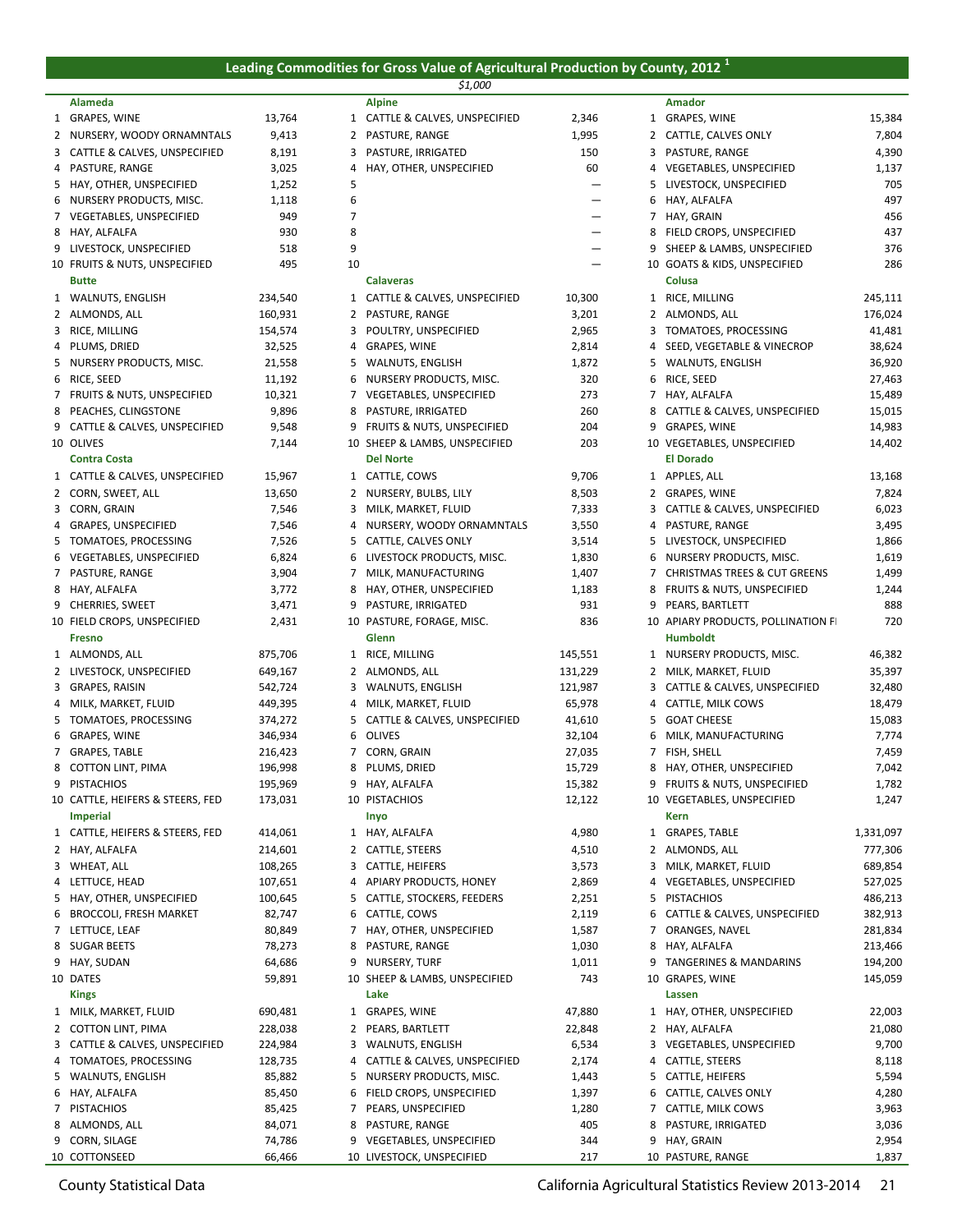### **Leading Commodities for Gross Value of Agricultural Production by County, 2012 <sup>1</sup>** *\$1,000*

|                                                       |                |   | \$1,000                                                        |                  |        |                                               |                    |
|-------------------------------------------------------|----------------|---|----------------------------------------------------------------|------------------|--------|-----------------------------------------------|--------------------|
| <b>Los Angeles</b>                                    |                |   | <b>Madera</b>                                                  |                  |        | Marin                                         |                    |
| 1 NURSERY, WOODY ORNAMNTALS                           | 43,184         |   | 1 ALMONDS, ALL                                                 | 458,447          |        | 1 MILK, MARKET, FLUID                         | 34,074             |
| 2 VEGETABLES, UNSPECIFIED                             | 40,506         |   | 2 MILK, MARKET, FLUID                                          | 288,346          |        | 2 CATTLE & CALVES, UNSPECIFIED                | 18,976             |
| 3 NURSERY PLANTS, BEDDING                             | 25,352         |   | 3 GRAPES, WINE                                                 | 207,626          |        | 3 PASTURE, RANGE                              | 7,665              |
| 4 FRUITS & NUTS, UNSPECIFIED                          | 18,480         |   | 4 PISTACHIOS                                                   | 181,823          |        | 4 POULTRY, UNSPECIFIED                        | 6,496              |
| 5 HAY, ALFALFA                                        | 16,904         |   | 5 GRAPES, RAISIN                                               | 101,569          |        | 5 FISH, SHELL                                 | 4,800              |
| 6 NURSERY, TURF                                       | 9,099          |   | 6 GRAPES, TABLE                                                | 51,525           |        | 6 VEGETABLES, UNSPECIFIED                     | 2,527              |
| 7 LIVESTOCK, UNSPECIFIED<br>8 NURSERY PRODUCTS, MISC. | 9,018<br>6,154 |   | 7 CATTLE & CALVES, UNSPECIFIED<br>8 FRUITS & NUTS, UNSPECIFIED | 51,415<br>49,104 | 8      | 7 SHEEP & LAMBS, UNSPECIFIED<br>GRAPES, WINE  | 1,605<br>1,227     |
| 9 FLOWERS, CUT, UNSPECIFIED                           | 3,080          |   | 9 CATTLE, DAIRY HEIFERS, REPLACEMEI                            | 39,900           | 9      | NURSERY PRODUCTS, MISC.                       | 1,097              |
| 10 FLOWERS, FOLIAGE PLANTS                            | 2,606          |   | 10 HAY, ALFALFA                                                | 36,485           |        | 10 SILAGE                                     | 942                |
| <b>Mariposa</b>                                       |                |   | <b>Mendocino</b>                                               |                  |        | <b>Merced</b>                                 |                    |
| 1 CATTLE & CALVES, UNSPECIFIED                        | 22,047         |   | 1 GRAPES, WINE                                                 | 102,306          |        | 1 MILK, MARKET, FLUID                         | 902,735            |
| 2 PASTURE, RANGE                                      | 5,754          |   | 2 PEARS, BARTLETT                                              | 9,894            |        | 2 ALMONDS, ALL                                | 471,363            |
| 3 LIVESTOCK PRODUCTS, MISC.                           | 3,299          |   | 3 CATTLE & CALVES, UNSPECIFIED                                 | 8,488            |        | 3 CATTLE & CALVES, UNSPECIFIED                | 296,891            |
| 4 POULTRY, UNSPECIFIED                                | 1,826          |   | 4 PASTURE, FORAGE, MISC.                                       | 4,174            |        | 4 CHICKENS, BROILERS                          | 290,180            |
| 5 LIVESTOCK, UNSPECIFIED                              | 767            |   | 5 MILK, MARKET, FLUID                                          | 3,664            |        | 5 POTATOES, SWEET                             | 160,543            |
| 6 FRUITS & NUTS, UNSPECIFIED                          | 440            | 6 | FIELD CROPS, UNSPECIFIED                                       | 3,500            |        | 6 HAY, ALFALFA                                | 131,885            |
| 7 SHEEP & LAMBS, UNSPECIFIED                          | 268            |   | 7 PEARS, UNSPECIFIED                                           | 2,147            |        | 7 CORN, SILAGE                                | 109,221            |
| 8 APIARY PRODUCTS, HONEY                              | 182            |   | 8 PASTURE, RANGE                                               | 2,080            |        | 8 COTTON LINT, UNSPECIFIED                    | 88,372             |
| 9 FIELD CROPS, UNSPECIFIED                            | 176            |   | 9 LIVESTOCK PRODUCTS, MISC.                                    | 1,800            | 9      | EGGS, CHICKEN, MARKET                         | 81,726             |
| 10 GRAPES, WINE                                       | 117            |   | 10 NURSERY PRODUCTS, MISC.                                     | 1,612            |        | 10 TURKEYS, UNSPECIFIED                       | 69,843             |
| Modoc                                                 |                |   | Mono                                                           |                  |        | <b>Monterey</b>                               |                    |
| 1 HAY, ALFALFA                                        | 36,464         |   | 1 HAY, ALFALFA                                                 | 16,069           |        | 1 BERRIES, STRAWBERRIES, FRESH                | 768,592            |
| 2 CATTLE & CALVES, UNSPECIFIED                        | 18,894         |   | 2 CATTLE, STOCKERS, FEEDERS                                    | 9,213            |        | 2 LETTUCE, ROMAINE                            | 500,860            |
| 3 POTATOES, ALL                                       | 14,743         |   | 3 CATTLE, STEERS                                               | 6,221            |        | 3 LETTUCE, HEAD                               | 476,396            |
| 4 WHEAT, ALL                                          | 6,091          |   | 4 CATTLE, HEIFERS                                              | 4,712            |        | 4 LETTUCE, LEAF                               | 286,730            |
| 5 VEGETABLES, UNSPECIFIED<br>6 PASTURE, IRRIGATED     | 5,836<br>5,500 |   | 5 HAY, OTHER, UNSPECIFIED<br>6 SHEEP & LAMBS, UNSPECIFIED      | 4,582<br>3,119   | 5<br>6 | <b>BROCCOLI, FRESH MARKET</b><br>GRAPES, WINE | 254,637<br>214,568 |
| 7 HAY, GRAIN                                          | 4,523          |   | 7 CATTLE, COWS                                                 | 2,919            |        | 7 CELERY, FRESH MARKET                        | 183,638            |
| 8 PASTURE, RANGE                                      | 4,032          |   | 8 PASTURE, IRRIGATED                                           | 1,832            |        | 8 VEGETABLES, UNSPECIFIED                     | 116,964            |
| 9 HAY, WILD                                           | 3,850          |   | 9 GARLIC, ALL                                                  | 994              | 9      | SPINACH, FOOD SERVICE                         | 110,700            |
| 10 ONIONS                                             | 3,077          |   | 10 POTATOES, ALL                                               | 935              |        | 10 NURSERY PRODUCTS, MISC.                    | 102,730            |
| <b>Napa</b>                                           |                |   | Nevada                                                         |                  |        | Orange                                        |                    |
| 1 GRAPES, WINE                                        | 656,236        |   | 1 CATTLE, HEIFERS & STEERS, FED                                | 5,006            |        | 1 NURSERY, WOODY ORNAMNTALS                   | 53,170             |
| 2 NURSERY PRODUCTS, MISC.                             | 3,074          |   | 2 CATTLE, MILK COWS, CULL                                      | 3,297            |        | 2 BERRIES, STRAWBERRIES, UNSPECIF             | 30,147             |
| 3 CATTLE & CALVES, UNSPECIFIED                        | 3,019          |   | 3 PASTURE, RANGE                                               | 1,520            |        | 3 VEGETABLES, UNSPECIFIED                     | 18,817             |
| 4 OLIVES                                              | 665            |   | 4 PASTURE, IRRIGATED                                           | 1,500            |        | 4 FRUITS & NUTS, UNSPECIFIED                  | 13,818             |
| 5 LIVESTOCK PRODUCTS, MISC.                           | 584            |   | 5 GRAPES, WINE                                                 | 1,196            |        | 5 NURSERY, FLOWER PROPAGATIVE N               | 11,432             |
| 6 PASTURE, RANGE                                      | 404            |   | 6 FRUITS & NUTS, UNSPECIFIED                                   | 851              | 6      | NURSERY PLANTS, POTTED, UNSPEC                | 5,222              |
| 7 HAY, GRAIN                                          | 234            |   | 7 NURSERY PRODUCTS, MISC.                                      | 295              |        | 7 CUCUMBERS                                   | 1,187              |
| 8 VEGETABLES, UNSPECIFIED                             | 229            |   | 8 SHEEP & LAMBS, UNSPECIFIED                                   | 252              |        | 8 FLOWERS, CUT, UNSPECIFIED                   | 807                |
| 9 FRUITS & NUTS, UNSPECIFIED                          | 164            |   | 9 LIVESTOCK, UNSPECIFIED                                       | 147              |        | 9 FIELD CROPS, UNSPECIFIED                    | 697                |
| 10 SHEEP & LAMBS, UNSPECIFIED<br><b>Placer</b>        | 71             |   | 10 LIVESTOCK PRODUCTS, MISC.<br><b>Plumas</b>                  | 109              |        | 10 LIVESTOCK, UNSPECIFIED<br><b>Riverside</b> | 286                |
| 1 RICE, MILLING                                       | 22,382         |   | 1 CATTLE, STOCKERS, FEEDERS                                    | 14,244           |        | 1 MILK, MARKET, FLUID                         | 173,793            |
| 2 CATTLE & CALVES, UNSPECIFIED                        | 11,894         |   | 2 HAY, ALFALFA                                                 | 3,834            |        | 2 NURSERY, WOODY ORNAMNTALS                   | 169,065            |
| 3 LIVESTOCK, UNSPECIFIED                              | 8,636          |   | 3 PASTURE, IRRIGATED                                           | 2,800            | 3      | GRAPES, TABLE                                 | 117,183            |
| 4 NURSERY PRODUCTS, MISC.                             | 7,178          |   | 4 PASTURE, FORAGE, MISC.                                       | 1,248            | 4      | HAY, ALFALFA                                  | 88,841             |
| 5 WALNUTS, ENGLISH                                    | 3,566          |   | 5 HAY, WILD                                                    | 1,098            |        | 5 EGGS, CHICKEN, MARKET                       | 82,466             |
| 6 PASTURE, IRRIGATED                                  | 2,700          |   | 6 CATTLE, BEEF COWS, CULL                                      | 536              | 6      | PEPPERS, BELL                                 | 73,995             |
| 7 PASTURE, RANGE                                      | 2,600          |   | 7 PASTURE, RANGE                                               | 325              |        | 7 LEMONS, ALL                                 | 66,366             |
| 8 FIELD CROPS, UNSPECIFIED                            | 1,842          |   | 8 HAY, GRAIN                                                   | 286              | 8      | DATES                                         | 42,165             |
| 9 TANGERINES & MANDARINS                              | 1,611          |   | 9 FRUITS & NUTS, UNSPECIFIED                                   | 250              |        | 9 AVOCADOS, ALL                               | 38,923             |
| 10 LIVESTOCK PRODUCTS, MISC.                          | 1,300          |   | 10 LIVESTOCK, UNSPECIFIED                                      | 125              |        | 10 GRAPEFRUIT, ALL                            | 33,518             |
| <b>Sacramento</b>                                     |                |   | San Benito                                                     |                  |        | San Bernardino                                |                    |
| 1 GRAPES, WINE                                        | 149,534        |   | 1 VEGETABLES, UNSPECIFIED                                      | 55,533           |        | 1 MILK, MARKET, FLUID                         | 264,601            |
| 2 MILK, MARKET, FLUID                                 | 58,586         |   | 2 LETTUCE, BULK SALAD PRODUCTS                                 | 29,524           |        | 2 EGGS, CHICKEN, UNSPECIFIED                  | 42,973             |
| 3 POULTRY, UNSPECIFIED                                | 43,162         |   | 3 LETTUCE, ROMAINE                                             | 26,995           |        | 3 CATTLE, MILK COWS, CULL                     | 26,101             |
| 4 CORN, GRAIN                                         | 32,658         |   | 4 PEPPERS, BELL                                                | 25,073           |        | 4 HAY, ALFALFA                                | 14,591             |
| 5 PEARS, BARTLETT                                     | 30,975         |   | 5 SPINACH, UNSPECIFIED                                         | 21,516           |        | 5 CATTLE & CALVES, UNSPECIFIED                | 13,661             |
| 6 NURSERY PRODUCTS, MISC.                             | 23,642         |   | 6 GRAPES, WINE                                                 | 19,097           |        | 6 CABBAGE, CHINESE & SPECIALTY                | 13,645             |
| 7 HAY, ALFALFA                                        | 16,462         |   | 7 FRUITS & NUTS, UNSPECIFIED                                   | 13,690           | 7      | CATTLE, DAIRY HEIFERS                         | 10,277             |
| 8 CATTLE & CALVES, UNSPECIFIED                        | 16,322         |   | 8 LIVESTOCK PRODUCTS, MISC.                                    | 12,486           |        | 8 NURSERY, WOODY ORNAMNTALS                   | 8,735              |

| <b>Los Angeles</b>                |         |   | <b>Madera</b>                       |         |   | Marin                             |              |
|-----------------------------------|---------|---|-------------------------------------|---------|---|-----------------------------------|--------------|
| 1 NURSERY, WOODY ORNAMNTALS       | 43,184  |   | 1 ALMONDS, ALL                      | 458,447 |   | 1 MILK, MARKET, FLUID             | 34,074       |
| 2 VEGETABLES, UNSPECIFIED         | 40,506  |   | 2 MILK, MARKET, FLUID               | 288,346 |   | 2 CATTLE & CALVES, UNSPECIFIED    | 18,976       |
| 3 NURSERY PLANTS, BEDDING         | 25,352  |   | 3 GRAPES, WINE                      | 207,626 |   | 3 PASTURE, RANGE                  | 7,665        |
| 4 FRUITS & NUTS, UNSPECIFIED      | 18,480  | 4 | PISTACHIOS                          | 181,823 |   | 4 POULTRY, UNSPECIFIED            | 6,496        |
| 5 HAY, ALFALFA                    | 16,904  |   | 5 GRAPES, RAISIN                    | 101,569 | 5 | FISH, SHELL                       | 4,800        |
| 6 NURSERY, TURF                   | 9,099   |   | 6 GRAPES, TABLE                     | 51,525  |   | 6 VEGETABLES, UNSPECIFIED         | 2,527        |
| 7 LIVESTOCK, UNSPECIFIED          | 9,018   |   | 7 CATTLE & CALVES, UNSPECIFIED      | 51,415  |   | 7 SHEEP & LAMBS, UNSPECIFIED      | 1,605        |
| 8 NURSERY PRODUCTS, MISC.         | 6,154   |   | 8 FRUITS & NUTS, UNSPECIFIED        | 49,104  |   | 8 GRAPES, WINE                    | 1,227        |
| 9 FLOWERS, CUT, UNSPECIFIED       | 3,080   |   | 9 CATTLE, DAIRY HEIFERS, REPLACEMEI | 39,900  |   | 9 NURSERY PRODUCTS, MISC.         | 1,097        |
| <b>10 FLOWERS, FOLIAGE PLANTS</b> | 2,606   |   | 10 HAY, ALFALFA                     | 36,485  |   | 10 SILAGE                         | 942          |
| <b>Mariposa</b>                   |         |   | <b>Mendocino</b>                    |         |   | <b>Merced</b>                     |              |
| 1 CATTLE & CALVES, UNSPECIFIED    | 22,047  |   | 1 GRAPES, WINE                      | 102,306 |   | 1 MILK, MARKET, FLUID             | 902,735      |
| 2 PASTURE, RANGE                  | 5,754   |   | 2 PEARS, BARTLETT                   | 9,894   |   | 2 ALMONDS, ALL                    | 471,363      |
| 3 LIVESTOCK PRODUCTS, MISC.       | 3,299   |   | 3 CATTLE & CALVES, UNSPECIFIED      | 8,488   |   | 3 CATTLE & CALVES, UNSPECIFIED    | 296,891      |
| 4 POULTRY, UNSPECIFIED            | 1,826   |   | 4 PASTURE, FORAGE, MISC.            | 4,174   |   | 4 CHICKENS, BROILERS              | 290,180      |
| 5 LIVESTOCK, UNSPECIFIED          | 767     |   | 5 MILK, MARKET, FLUID               | 3,664   |   | 5 POTATOES, SWEET                 | 160,543      |
| 6 FRUITS & NUTS, UNSPECIFIED      | 440     |   | 6 FIELD CROPS, UNSPECIFIED          | 3,500   |   | 6 HAY, ALFALFA                    | 131,885      |
| 7 SHEEP & LAMBS, UNSPECIFIED      | 268     |   | 7 PEARS, UNSPECIFIED                | 2,147   |   | 7 CORN, SILAGE                    | 109,221      |
| 8 APIARY PRODUCTS, HONEY          | 182     |   | 8 PASTURE, RANGE                    | 2,080   | 8 | <b>COTTON LINT, UNSPECIFIED</b>   | 88,372       |
| 9 FIELD CROPS, UNSPECIFIED        | 176     |   | 9 LIVESTOCK PRODUCTS, MISC.         | 1,800   | 9 | EGGS, CHICKEN, MARKET             | 81,726       |
| LO GRAPES, WINE                   | 117     |   | 10 NURSERY PRODUCTS, MISC.          | 1,612   |   | 10 TURKEYS, UNSPECIFIED           | 69,843       |
| <b>Modoc</b>                      |         |   | <b>Mono</b>                         |         |   | <b>Monterey</b>                   |              |
| 1 HAY, ALFALFA                    | 36,464  |   | 1 HAY, ALFALFA                      | 16,069  |   | 1 BERRIES, STRAWBERRIES, FRESH    | 768,592      |
| 2 CATTLE & CALVES, UNSPECIFIED    | 18,894  |   | 2 CATTLE, STOCKERS, FEEDERS         | 9,213   |   | 2 LETTUCE, ROMAINE                | 500,860      |
| 3 POTATOES, ALL                   | 14,743  |   | 3 CATTLE, STEERS                    | 6,221   |   | 3 LETTUCE, HEAD                   | 476,396      |
| 4 WHEAT, ALL                      | 6,091   |   | 4 CATTLE, HEIFERS                   | 4,712   |   | 4 LETTUCE, LEAF                   | 286,730      |
| 5 VEGETABLES, UNSPECIFIED         | 5,836   |   | 5 HAY, OTHER, UNSPECIFIED           | 4,582   | 5 | <b>BROCCOLI, FRESH MARKET</b>     | 254,637      |
| 6 PASTURE, IRRIGATED              | 5,500   |   | 6 SHEEP & LAMBS, UNSPECIFIED        | 3,119   | 6 | GRAPES, WINE                      | 214,568      |
| 7 HAY, GRAIN                      | 4,523   |   | 7 CATTLE, COWS                      | 2,919   |   | 7 CELERY, FRESH MARKET            | 183,638      |
| 8 PASTURE, RANGE                  | 4,032   |   | 8 PASTURE, IRRIGATED                | 1,832   |   | 8 VEGETABLES, UNSPECIFIED         | 116,964      |
| 9 HAY, WILD                       | 3,850   |   | 9 GARLIC, ALL                       | 994     |   | 9 SPINACH, FOOD SERVICE           | 110,700      |
| LO ONIONS                         | 3,077   |   | 10 POTATOES, ALL                    | 935     |   | 10 NURSERY PRODUCTS, MISC.        | 102,730      |
| Napa                              |         |   | <b>Nevada</b>                       |         |   | Orange                            |              |
|                                   |         |   |                                     |         |   |                                   |              |
| 1 GRAPES, WINE                    | 656,236 |   | 1 CATTLE, HEIFERS & STEERS, FED     | 5,006   |   | 1 NURSERY, WOODY ORNAMNTALS       | 53,170       |
| 2 NURSERY PRODUCTS, MISC.         | 3,074   |   | 2 CATTLE, MILK COWS, CULL           | 3,297   |   | 2 BERRIES, STRAWBERRIES, UNSPECIF | 30,147       |
| 3 CATTLE & CALVES, UNSPECIFIED    | 3,019   | 3 | PASTURE, RANGE                      | 1,520   |   | 3 VEGETABLES, UNSPECIFIED         | 18,817       |
| 4 OLIVES                          | 665     |   | 4 PASTURE, IRRIGATED                | 1,500   |   | 4 FRUITS & NUTS, UNSPECIFIED      | 13,818       |
| 5 LIVESTOCK PRODUCTS, MISC.       | 584     |   | 5 GRAPES, WINE                      | 1,196   |   | 5 NURSERY, FLOWER PROPAGATIVE N   | 11,432       |
| 6 PASTURE, RANGE                  | 404     |   | 6 FRUITS & NUTS, UNSPECIFIED        | 851     | 6 | NURSERY PLANTS, POTTED, UNSPEC    | 5,222        |
| 7 HAY, GRAIN                      | 234     |   | 7 NURSERY PRODUCTS, MISC.           | 295     |   | 7 CUCUMBERS                       | 1,187<br>807 |
| 8 VEGETABLES, UNSPECIFIED         | 229     |   | 8 SHEEP & LAMBS, UNSPECIFIED        | 252     |   | 8 FLOWERS, CUT, UNSPECIFIED       |              |
| 9 FRUITS & NUTS, UNSPECIFIED      | 164     |   | 9 LIVESTOCK, UNSPECIFIED            | 147     |   | 9 FIELD CROPS, UNSPECIFIED        | 697          |
| LO SHEEP & LAMBS, UNSPECIFIED     | 71      |   | 10 LIVESTOCK PRODUCTS, MISC.        | 109     |   | 10 LIVESTOCK, UNSPECIFIED         | 286          |
| Placer                            |         |   | <b>Plumas</b>                       |         |   | <b>Riverside</b>                  |              |
| 1 RICE, MILLING                   | 22,382  |   | 1 CATTLE, STOCKERS, FEEDERS         | 14,244  |   | 1 MILK, MARKET, FLUID             | 173,793      |
| 2 CATTLE & CALVES, UNSPECIFIED    | 11,894  |   | 2 HAY, ALFALFA                      | 3,834   |   | 2 NURSERY, WOODY ORNAMNTALS       | 169,065      |
| 3 LIVESTOCK, UNSPECIFIED          | 8,636   |   | 3 PASTURE, IRRIGATED                | 2,800   |   | 3 GRAPES, TABLE                   | 117,183      |
| 4 NURSERY PRODUCTS, MISC.         | 7,178   |   | 4 PASTURE, FORAGE, MISC.            | 1,248   |   | 4 HAY, ALFALFA                    | 88,841       |
| 5 WALNUTS, ENGLISH                | 3,566   |   | 5 HAY, WILD                         | 1,098   |   | 5 EGGS, CHICKEN, MARKET           | 82,466       |
| 6 PASTURE, IRRIGATED              | 2,700   |   | 6 CATTLE, BEEF COWS, CULL           | 536     | 6 | PEPPERS, BELL                     | 73,995       |
| 7 PASTURE, RANGE                  | 2,600   |   | 7 PASTURE, RANGE                    | 325     |   | 7 LEMONS, ALL                     | 66,366       |
| 8 FIELD CROPS, UNSPECIFIED        | 1,842   |   | 8 HAY, GRAIN                        | 286     |   | 8 DATES                           | 42,165       |
| 9 TANGERINES & MANDARINS          | 1,611   |   | 9 FRUITS & NUTS, UNSPECIFIED        | 250     |   | 9 AVOCADOS, ALL                   | 38,923       |
| 10 LIVESTOCK PRODUCTS, MISC.      | 1,300   |   | 10 LIVESTOCK, UNSPECIFIED           | 125     |   | 10 GRAPEFRUIT, ALL                | 33,518       |
| <b>Sacramento</b>                 |         |   | <b>San Benito</b>                   |         |   | <b>San Bernardino</b>             |              |
| 1 GRAPES, WINE                    | 149,534 |   | 1 VEGETABLES, UNSPECIFIED           | 55,533  |   | 1 MILK, MARKET, FLUID             | 264,601      |
| 2 MILK, MARKET, FLUID             | 58,586  |   | 2 LETTUCE, BULK SALAD PRODUCTS      | 29,524  |   | 2 EGGS, CHICKEN, UNSPECIFIED      | 42,973       |
| 3 POULTRY, UNSPECIFIED            | 43,162  |   | 3 LETTUCE, ROMAINE                  | 26,995  |   | 3 CATTLE, MILK COWS, CULL         | 26,101       |
| 4 CORN, GRAIN                     | 32,658  |   | 4 PEPPERS, BELL                     | 25,073  |   | 4 HAY, ALFALFA                    | 14,591       |
| 5 PEARS, BARTLETT                 | 30,975  |   | 5 SPINACH, UNSPECIFIED              | 21,516  |   | 5 CATTLE & CALVES, UNSPECIFIED    | 13,661       |
| 6 NURSERY PRODUCTS, MISC.         | 23,642  |   | 6 GRAPES, WINE                      | 19,097  |   | 6 CABBAGE, CHINESE & SPECIALTY    | 13,645       |
| 7 HAY, ALFALFA                    | 16,462  |   | 7 FRUITS & NUTS, UNSPECIFIED        | 13,690  |   | 7 CATTLE, DAIRY HEIFERS           | 10,277       |
| 8 CATTLE & CALVES, UNSPECIFIED    | 16,322  |   | 8 LIVESTOCK PRODUCTS, MISC.         | 12,486  |   | 8 NURSERY, WOODY ORNAMNTALS       | 8,735        |
| 9 FISH                            | 15,022  |   | 9 TOMATOES, FRESH MARKET            | 10,097  |   | 9 VEGETABLES, UNSPECIFIED         | 8,264        |
| LO VEGETABLES. UNSPECIFIED        | 11.463  |   | 10 NURSERY PRODUCTS, MISC.          | 9.602   |   | 10 FLOWERS, FOLIAGE PLANTS        | 7.028        |

|    | Marin                           |         |
|----|---------------------------------|---------|
| 1  | MILK, MARKET, FLUID             | 34,074  |
| 2  | CATTLE & CALVES, UNSPECIFIED    | 18,976  |
| 3  | PASTURE, RANGE                  | 7,665   |
| 4  | POULTRY, UNSPECIFIED            | 6,496   |
| 5  | FISH, SHELL                     |         |
|    |                                 | 4,800   |
| 6  | VEGETABLES, UNSPECIFIED         | 2,527   |
| 7  | SHEEP & LAMBS, UNSPECIFIED      | 1,605   |
| 8  | GRAPES, WINE                    | 1,227   |
| 9  | NURSERY PRODUCTS, MISC.         | 1,097   |
| 10 | SILAGE                          | 942     |
|    | <b>Merced</b>                   |         |
| 1  | MILK, MARKET, FLUID             | 902,735 |
| 2  | ALMONDS, ALL                    | 471,363 |
| 3  | CATTLE & CALVES, UNSPECIFIED    | 296,891 |
| 4  | <b>CHICKENS, BROILERS</b>       | 290,180 |
| 5  | POTATOES, SWEET                 | 160,543 |
| 6  | HAY, ALFALFA                    | 131,885 |
| 7  |                                 |         |
|    | CORN, SILAGE                    | 109,221 |
| 8  | COTTON LINT, UNSPECIFIED        | 88,372  |
| 9  | EGGS, CHICKEN, MARKET           | 81,726  |
| 10 | TURKEYS, UNSPECIFIED            | 69,843  |
|    | <b>Monterey</b>                 |         |
| 1  | BERRIES, STRAWBERRIES, FRESH    | 768,592 |
| 2  | LETTUCE, ROMAINE                | 500,860 |
| 3  | LETTUCE, HEAD                   | 476,396 |
| 4  | LETTUCE, LEAF                   | 286,730 |
| 5  | <b>BROCCOLI, FRESH MARKET</b>   | 254,637 |
| 6  | GRAPES, WINE                    | 214,568 |
| 7  | CELERY, FRESH MARKET            | 183,638 |
| 8  | VEGETABLES, UNSPECIFIED         | 116,964 |
| 9  |                                 |         |
|    | SPINACH, FOOD SERVICE           | 110,700 |
| 10 | NURSERY PRODUCTS, MISC.         | 102,730 |
|    | Orange                          |         |
| 1  | NURSERY, WOODY ORNAMNTALS       | 53,170  |
| 2  | BERRIES, STRAWBERRIES, UNSPECIF | 30,147  |
| 3  | VEGETABLES, UNSPECIFIED         | 18,817  |
| 4  | FRUITS & NUTS, UNSPECIFIED      | 13,818  |
| 5  | NURSERY, FLOWER PROPAGATIVE N   | 11,432  |
| 6  | NURSERY PLANTS, POTTED, UNSPEC  | 5,222   |
| 7  | <b>CUCUMBERS</b>                | 1,187   |
| 8  | FLOWERS, CUT, UNSPECIFIED       | 807     |
| 9  | FIELD CROPS, UNSPECIFIED        | 697     |
| 10 | LIVESTOCK, UNSPECIFIED          | 286     |
|    | <b>Riverside</b>                |         |
| 1  |                                 |         |
|    | MILK, MARKET, FLUID             | 173,793 |
| 2  | NURSERY, WOODY ORNAMNTALS       | 169,065 |
| 3  | <b>GRAPES, TABLE</b>            | 117,183 |
| 4  | HAY, ALFALFA                    | 88,841  |
| 5  | EGGS, CHICKEN, MARKET           | 82,466  |
| 6  | PEPPERS, BELL                   | 73,995  |
| 7  | LEMONS, ALL                     | 66,366  |
| 8  | <b>DATES</b>                    | 42,165  |
| 9  | AVOCADOS, ALL                   | 38,923  |
|    | 10 GRAPEFRUIT, ALL              | 33,518  |
|    | <b>San Bernardino</b>           |         |
| 1  | MILK, MARKET, FLUID             | 264,601 |
| 2  | EGGS, CHICKEN, UNSPECIFIED      | 42,973  |
| 3  | CATTLE, MILK COWS, CULL         | 26,101  |
| 4  | HAY, ALFALFA                    | 14,591  |
|    |                                 |         |
| 5  | CATTLE & CALVES, UNSPECIFIED    | 13,661  |
| 6  | CABBAGE, CHINESE & SPECIALTY    | 13,645  |
| 7  | CATTLE, DAIRY HEIFERS           | 10,277  |
| 8  | NURSERY, WOODY ORNAMNTALS       | 8,735   |
| 9  | VEGETABLES, UNSPECIFIED         | 8,264   |
|    | 10 FLOWERS, FOLIAGE PLANTS      | 7,028   |

10 VEGETABLES, UNSPECIFIED 11,463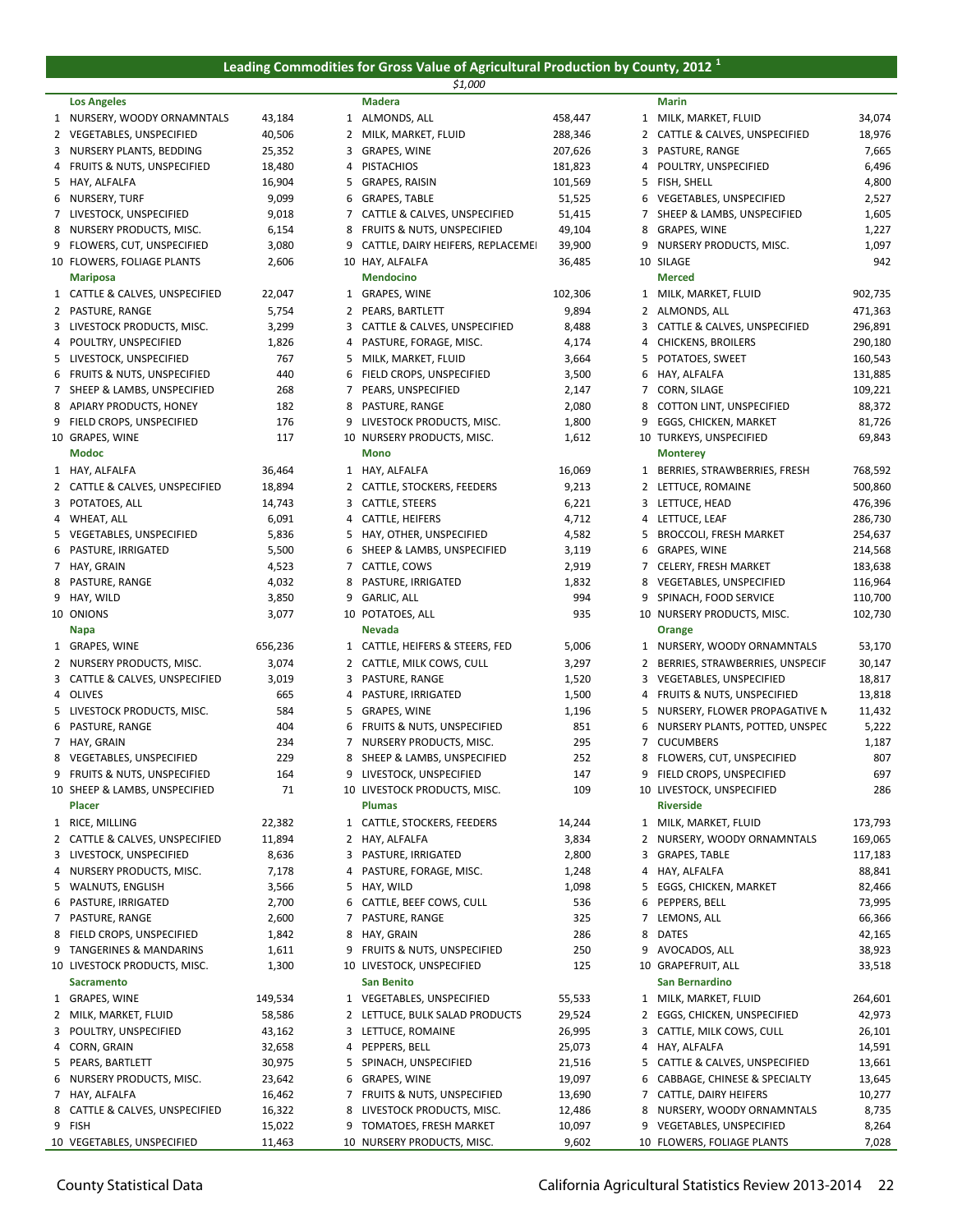#### **Leading Commodities for Gross Value of Agricultural Production by County, 2012 <sup>1</sup>** *\$1,000*

| Diego |  |  |
|-------|--|--|

| San Diego                          |         |    | San Francisco                       |         |              | San Joaquin                      |           |
|------------------------------------|---------|----|-------------------------------------|---------|--------------|----------------------------------|-----------|
| 1 NURSERY, WOODY ORNAMNTALS        | 387,216 |    | 1 SPROUTS, ALFALFA & BEAN           | 590     |              | 1 GRAPES, WINE                   | 540,303   |
| 2 FLOWERS, FOLIAGE PLANTS          | 337,695 |    | 2 FLOWERS, CUT, UNSPECIFIED         | 459     |              | 2 WALNUTS, ENGLISH               | 456,966   |
| 3 NURSERY PLANTS, BEDDING          | 203,720 | 3  |                                     |         |              | 3 MILK, MARKET, FLUID            | 404,109   |
| 4 AVOCADOS, ALL                    | 157,902 | 4  |                                     |         | 4            | ALMONDS, ALL                     | 300,426   |
|                                    |         |    |                                     |         |              |                                  |           |
| 5 TOMATOES, FRESH MARKET           | 91,870  | 5  |                                     | —       | 5            | CHERRIES, SWEET                  | 225,416   |
| 6 LEMONS, ALL                      | 68,507  | 6  |                                     | —       | 6            | HAY, ALFALFA                     | 85,140    |
| 7 EGGS, CHICKEN, MARKET            | 67,269  | 7  |                                     |         |              | 7 TOMATOES, PROCESSING           | 79,560    |
| 8 FLOWERS, CUT, UNSPECIFIED        | 61,304  | 8  |                                     | —       | 8            | CORN, SILAGE                     | 72,495    |
| 9 VEGETABLES, UNSPECIFIED          | 46,093  | 9  |                                     | —       | 9            | CORN, GRAIN                      | 69,788    |
| 10 NURSERY, HERBACIOUS PERERNNIA   | 26,651  | 10 |                                     |         |              | 10 CATTLE & CALVES, UNSPECIFIED  | 66,987    |
| <b>San Luis Obispo</b>             |         |    | <b>San Mateo</b>                    |         |              | Santa Barbara                    |           |
| 1 GRAPES, WINE                     | 197,940 |    | 1 NURSERY PLANTS, POTTED, UNSPECI   | 81,551  |              | 1 BERRIES, STRAWBERRIES, FRESH   | 393,923   |
| 2 BERRIES, STRAWBERRIES, FRESH MA  | 182,967 |    | 2 NURSERY PRODUCTS, MISC.           | 15,638  | $\mathbf{2}$ | <b>BROCCOLI, UNSPECIFIED</b>     | 130,894   |
| 3 VEGETABLES, UNSPECIFIED          | 92,651  |    | 3 BRUSSELS SPROUTS                  | 9,106   |              | 3 VEGETABLES, UNSPECIFIED        | 115,990   |
| 4 CATTLE & CALVES, UNSPECIFIED     | 69,492  |    | 4 FLOWERS, CUT, UNSPECIFIED         | 7,083   |              | 4 FLOWERS, CUT, UNSPECIFIED      | 94,656    |
| 5 BROCCOLI, UNSPECIFIED            | 51,177  |    | 5 FLOWERS, FOLIAGE, CUT, ALL        | 5,697   |              | 5 GRAPES, WINE                   | 91,107    |
| 6 NURSERY PLANTS, VEGETABLE BEDD   | 32,227  |    | 6 VEGETABLES, UNSPECIFIED           | 4,044   |              | 6 LETTUCE, HEAD                  | 66,428    |
|                                    |         |    |                                     |         |              |                                  |           |
| 7 FRUITS & NUTS, UNSPECIFIED       | 27,922  |    | 7 FLOWERS, FOLIAGE PLANTS           | 2,931   |              | 7 AVOCADOS, ALL                  | 56,149    |
| 8 FLOWERS, CUT, UNSPECIFIED        | 23,821  |    | 8 CATTLE & CALVES, UNSPECIFIED      | 1,843   | 8            | BERRIES, STRAWBERRIES, PROC      | 47,437    |
| 9 BERRIES, STRAWBERRIES, PROCESSII | 22,033  |    | 9 LEEKS                             | 1,397   | 9            | NURSERY PRODUCTS, MISC.          | 44,144    |
| 10 FLOWERS, FOLIAGE PLANTS         | 20,772  |    | 10 LIVESTOCK PRODUCTS, MISC.        | 1,232   |              | 10 CAULIFLOWER, UNSPECIFIED      | 41,207    |
| <b>Santa Clara</b>                 |         |    | <b>Santa Cruz</b>                   |         |              | <b>Shasta</b>                    |           |
| 1 MUSHROOMS                        | 63,496  |    | 1 BERRIES, STRAWBERRIES, UNSPECIFIE | 191,147 |              | 1 HAY, OTHER, UNSPECIFIED        | 17,111    |
| 2 NURSERY PRODUCTS, MISC.          | 36,427  |    | 2 BERRIES, RASPBERRIES              | 142,424 |              | 2 FOREST PRODUCTS, UNSPECIFIED   | 15,693    |
| 3 NURSERY, WOODY ORNAMNTALS        | 25,271  |    | 3 NURSERY PRODUCTS, MISC.           | 64,884  | 3            | CATTLE, STOCKERS, FEEDERS        | 11,416    |
| 4 NURSERY PLANTS, BEDDING          | 21,034  |    | 4 FLOWERS, CUT, UNSPECIFIED         | 48,617  |              | 4 NURSERY PRODUCTS, MISC.        | 8,750     |
| 5 PEPPERS, BELL                    | 14,055  |    | 5 VEGETABLES, UNSPECIFIED           | 35,372  |              | 5 RICE, WILD                     | 5,622     |
| 6 CHERRIES, SWEET                  | 8,947   |    | 6 BERRIES, BLACKBERRIES             | 31,740  |              | 6 CATTLE, BEEF COW, BREEDING     | 4,155     |
| 7 PEPPERS, CHILI, HOT              | 8,286   |    | 7 APPLES, ALL                       | 12,485  |              | 7 PASTURE, IRRIGATED             | 4,125     |
|                                    |         |    |                                     |         |              |                                  |           |
| 8 GRAPES, WINE                     | 7,248   | 8  | <b>BRUSSELS SPROUTS</b>             | 9,393   |              | 8 PASTURE, RANGE                 | 3,675     |
| 9 TOMATOES, FRESH MARKET           | 7,050   |    | 9 LETTUCE, LEAF                     | 6,812   |              | 9 HAY, ALFALFA                   | 3,173     |
| 10 SALAD GREENS MISC.              | 7,049   |    | 10 LIVESTOCK, UNSPECIFIED           | 6,536   |              | 10 CATTLE, HEIFERS & STEERS, FED | 3,088     |
| <b>Sierra</b>                      |         |    | <b>Siskiyou</b>                     |         |              | Solano                           |           |
| 1 CATTLE, STOCKERS, FEEDERS        | 4,764   |    | 1 NURSERY PLANTS, STRAWBERRY        | 151,808 |              | 1 WALNUTS, ENGLISH               | 46,759    |
| 2 HAY, ALFALFA                     | 964     |    | 2 HAY, ALFALFA                      | 59,562  |              | 2 CATTLE & CALVES, UNSPECIFIED   | 40,765    |
| 3 PASTURE, IRRIGATED               | 916     |    | 3 NURSERY PRODUCTS, MISC.           | 24,987  |              | 3 HAY, ALFALFA                   | 36,085    |
| 4 PASTURE, FORAGE, MISC.           | 480     |    | 4 CATTLE, HEIFERS & STEERS, FED     | 21,216  |              | 4 NURSERY PRODUCTS, MISC.        | 32,707    |
| 5 HAY, WILD                        | 474     |    | 5 WHEAT, ALL                        | 15,378  |              | 5 TOMATOES, PROCESSING           | 29,294    |
| 6 HAY, GRAIN                       | 246     |    | 6 HAY, OTHER, UNSPECIFIED           | 12,485  |              | 6 VEGETABLES, UNSPECIFIED        | 27,617    |
| 7 CATTLE, BEEF COWS, CULL          | 150     |    | 7 FIELD CROPS, UNSPECIFIED          | 12,421  |              | 7 GRAPES, WINE                   | 19,778    |
| 8 PASTURE, RANGE                   | 120     |    | 8 POTATOES, ALL                     | 10,732  |              | 8 SUNFLOWER SEED, PLANTING       | 14,164    |
|                                    | 35      |    |                                     |         |              |                                  | 12,927    |
| 9 FRUITS & NUTS, UNSPECIFIED       |         |    | 9 PASTURE, IRRIGATED                | 9,550   |              | 9 CORN, GRAIN                    |           |
| 10 LIVESTOCK, UNSPECIFIED          | 35      |    | 10 CATTLE, COWS                     | 6,974   |              | 10 ALMONDS, ALL                  | 12,799    |
| <b>Sonoma</b>                      |         |    | <b>Stanislaus</b>                   |         |              | <b>Sutter</b>                    |           |
| 1 GRAPES, WINE                     | 582,942 |    | 1 MILK, MARKET, FLUID               | 736,491 |              | 1 RICE, MILLING                  | 163,388   |
| 2 MILK, MARKET, FLUID              | 85,063  |    | 2 ALMONDS, ALL                      | 735,826 |              | 2 WALNUTS, ENGLISH               | 114,794   |
| 3 POULTRY, UNSPECIFIED             | 46,633  |    | 3 WALNUTS, ENGLISH                  | 213,600 | 3            | PLUMS, DRIED                     | 52,561    |
| 4 LIVESTOCK PRODUCTS, MISC.        | 25,143  |    | 4 CHICKENS, UNSPECIFIED             | 205,145 | 4            | PEACHES, CLINGSTONE              | 35,977    |
| 5 NURSERY PRODUCTS, MISC.          | 20,059  | 5  | CORN, SILAGE                        | 112,464 |              | 5 TOMATOES, PROCESSING           | 21,325    |
| 6 CATTLE & CALVES, UNSPECIFIED     | 12,327  | 6  | TOMATOES, PROCESSING                | 106,056 |              | 6 NURSERY, FRUIT/VINE/NUT        | 16,757    |
| 7 VEGETABLES, UNSPECIFIED          | 11,018  |    | 7 CATTLE, DAIRY HEIFERS, REPLACEMEI | 91,350  | 7            | SUNFLOWER SEED, PLANTING         | 14,849    |
| 8 NURSERY, WOODY ORNAMNTALS        | 7,162   | 8  | GRAPES, UNSPECIFIED                 | 82,439  | 8            | ALMONDS, ALL                     | 10,979    |
| 9 APPLES, ALL                      | 5,395   |    | 9 CATTLE, MILK COWS, CULL           | 70,722  | 9            | CORN, GRAIN                      | 10,551    |
| 10 SHEEP & LAMBS, UNSPECIFIED      | 5,200   |    | 10 NURSERY, FRUIT/VINE/NUT, NON-BE. | 64,398  |              | 10 BIOMASS, ORCHARD              | 8,700     |
|                                    |         |    |                                     |         |              |                                  |           |
| <b>Tehama</b>                      |         |    | <b>Trinity</b>                      |         |              | Tulare                           |           |
| 1 WALNUTS, ENGLISH                 | 103,415 |    | 1 FOREST PRODUCTS, FIREWOOD         | 4,989   |              | 1 MILK, MARKET, FLUID            | 1,807,696 |
| 2 OLIVES                           | 43,326  |    | 2 CATTLE & CALVES, UNSPECIFIED      | 965     |              | 2 GRAPES, TABLE                  | 769,248   |
| 3 ALMONDS, ALL                     | 27,667  |    | 3 FOREST PRODUCTS, UNSPECIFIED      | 825     | 3            | CATTLE & CALVES, UNSPECIFIED     | 577,150   |
| 4 PLUMS, DRIED                     | 27,606  |    | 4 PASTURE, RANGE                    | 751     | 4            | ORANGES, NAVEL                   | 544,419   |
| 5 MILK, MARKET, FLUID              | 12,267  |    | 5 GRAPES, WINE                      | 323     |              | 5 CORN, SILAGE                   | 241,280   |
| 6 PASTURE, RANGE                   | 11,076  |    | 6 PASTURE, IRRIGATED                | 165     | 6            | PISTACHIOS                       | 193,920   |
| 7 NURSERY PRODUCTS, MISC.          | 10,540  |    | 7 FRUITS & NUTS, UNSPECIFIED        | 100     |              | 7 WALNUTS, ENGLISH               | 185,128   |
| 8 CATTLE, STOCKERS, FEEDERS        | 9,733   | 8  | NURSERY PRODUCTS, MISC.             | 28      | 8            | HAY, ALFALFA                     | 184,450   |
| 9 CATTLE, HEIFERS & STEERS, FED    | 4,968   |    | 9 HAY, GRAIN                        | 23      | 9            | ALMONDS, ALL                     | 179,916   |
| 10 CATTLE, CALVES ONLY             | 4,199   |    | 10 HAY, WILD                        | 17      |              | 10 PEACHES, FREESTONE            | 141,293   |
|                                    |         |    |                                     |         |              |                                  |           |

| <b>San Diego</b>                   |         |                | <b>San Francisco</b>                |                   |   | San Joaquin                      |           |
|------------------------------------|---------|----------------|-------------------------------------|-------------------|---|----------------------------------|-----------|
| 1 NURSERY, WOODY ORNAMNTALS        | 387,216 |                | 1 SPROUTS, ALFALFA & BEAN           | 590               |   | 1 GRAPES, WINE                   | 540,303   |
| 2 FLOWERS, FOLIAGE PLANTS          | 337,695 |                | 2 FLOWERS, CUT, UNSPECIFIED         | 459               |   | 2 WALNUTS, ENGLISH               | 456,966   |
| 3 NURSERY PLANTS, BEDDING          | 203,720 | 3              |                                     | $\qquad \qquad$   |   | 3 MILK, MARKET, FLUID            | 404,109   |
|                                    |         |                |                                     |                   |   |                                  |           |
| 4 AVOCADOS, ALL                    | 157,902 | 4              |                                     | $\qquad \qquad$   |   | 4 ALMONDS, ALL                   | 300,426   |
| 5 TOMATOES, FRESH MARKET           | 91,870  | 5              |                                     | —                 |   | 5 CHERRIES, SWEET                | 225,416   |
| 6 LEMONS, ALL                      | 68,507  | 6              |                                     | $\qquad \qquad$   | 6 | HAY, ALFALFA                     | 85,140    |
| 7 EGGS, CHICKEN, MARKET            | 67,269  | $\overline{7}$ |                                     | $\qquad \qquad -$ |   | 7 TOMATOES, PROCESSING           | 79,560    |
| 8 FLOWERS, CUT, UNSPECIFIED        | 61,304  | 8              |                                     | —                 |   | 8 CORN, SILAGE                   | 72,495    |
| 9 VEGETABLES, UNSPECIFIED          | 46,093  | 9              |                                     | $\qquad \qquad$   |   | 9 CORN, GRAIN                    | 69,788    |
| LO NURSERY, HERBACIOUS PERERNNIA   | 26,651  | 10             |                                     |                   |   | 10 CATTLE & CALVES, UNSPECIFIED  | 66,987    |
| <b>San Luis Obispo</b>             |         |                | <b>San Mateo</b>                    |                   |   | Santa Barbara                    |           |
| 1 GRAPES, WINE                     | 197,940 |                | 1 NURSERY PLANTS, POTTED, UNSPECI   | 81,551            |   | 1 BERRIES, STRAWBERRIES, FRESH   | 393,923   |
|                                    |         |                | 2 NURSERY PRODUCTS, MISC.           |                   |   | 2 BROCCOLI, UNSPECIFIED          | 130,894   |
| 2 BERRIES, STRAWBERRIES, FRESH MA  | 182,967 |                |                                     | 15,638            |   |                                  |           |
| 3 VEGETABLES, UNSPECIFIED          | 92,651  | 3              | <b>BRUSSELS SPROUTS</b>             | 9,106             |   | 3 VEGETABLES, UNSPECIFIED        | 115,990   |
| 4 CATTLE & CALVES, UNSPECIFIED     | 69,492  |                | 4 FLOWERS, CUT, UNSPECIFIED         | 7,083             |   | 4 FLOWERS, CUT, UNSPECIFIED      | 94,656    |
| 5 BROCCOLI, UNSPECIFIED            | 51,177  |                | 5 FLOWERS, FOLIAGE, CUT, ALL        | 5,697             | 5 | GRAPES, WINE                     | 91,107    |
| 6 NURSERY PLANTS, VEGETABLE BEDE   | 32,227  |                | 6 VEGETABLES, UNSPECIFIED           | 4,044             |   | 6 LETTUCE, HEAD                  | 66,428    |
| 7 FRUITS & NUTS, UNSPECIFIED       | 27,922  |                | 7 FLOWERS, FOLIAGE PLANTS           | 2,931             |   | 7 AVOCADOS, ALL                  | 56,149    |
| 8 FLOWERS, CUT, UNSPECIFIED        | 23,821  |                | 8 CATTLE & CALVES, UNSPECIFIED      | 1,843             |   | 8 BERRIES, STRAWBERRIES, PROC    | 47,437    |
| 9 BERRIES, STRAWBERRIES, PROCESSII | 22,033  |                | 9 LEEKS                             | 1,397             | 9 | NURSERY PRODUCTS, MISC.          | 44,144    |
| <b>10 FLOWERS, FOLIAGE PLANTS</b>  | 20,772  |                | 10 LIVESTOCK PRODUCTS, MISC.        | 1,232             |   | 10 CAULIFLOWER, UNSPECIFIED      | 41,207    |
| Santa Clara                        |         |                | <b>Santa Cruz</b>                   |                   |   | <b>Shasta</b>                    |           |
|                                    |         |                |                                     |                   |   |                                  |           |
| 1 MUSHROOMS                        | 63,496  |                | 1 BERRIES, STRAWBERRIES, UNSPECIFIE | 191,147           |   | 1 HAY, OTHER, UNSPECIFIED        | 17,111    |
| 2 NURSERY PRODUCTS, MISC.          | 36,427  | $\mathbf{2}$   | BERRIES, RASPBERRIES                | 142,424           |   | 2 FOREST PRODUCTS, UNSPECIFIED   | 15,693    |
| 3 NURSERY, WOODY ORNAMNTALS        | 25,271  |                | 3 NURSERY PRODUCTS, MISC.           | 64,884            |   | 3 CATTLE, STOCKERS, FEEDERS      | 11,416    |
| 4 NURSERY PLANTS, BEDDING          | 21,034  |                | 4 FLOWERS, CUT, UNSPECIFIED         | 48,617            |   | 4 NURSERY PRODUCTS, MISC.        | 8,750     |
| 5 PEPPERS, BELL                    | 14,055  |                | 5 VEGETABLES, UNSPECIFIED           | 35,372            |   | 5 RICE, WILD                     | 5,622     |
| 6 CHERRIES, SWEET                  | 8,947   |                | 6 BERRIES, BLACKBERRIES             | 31,740            | 6 | CATTLE, BEEF COW, BREEDING       | 4,155     |
| 7 PEPPERS, CHILI, HOT              | 8,286   |                | 7 APPLES, ALL                       | 12,485            |   | 7 PASTURE, IRRIGATED             | 4,125     |
| 8 GRAPES, WINE                     | 7,248   |                | 8 BRUSSELS SPROUTS                  | 9,393             |   | 8 PASTURE, RANGE                 | 3,675     |
| 9 TOMATOES, FRESH MARKET           | 7,050   |                | 9 LETTUCE, LEAF                     | 6,812             |   | 9 HAY, ALFALFA                   | 3,173     |
| LO SALAD GREENS MISC.              | 7,049   |                | 10 LIVESTOCK, UNSPECIFIED           | 6,536             |   | 10 CATTLE, HEIFERS & STEERS, FED | 3,088     |
|                                    |         |                |                                     |                   |   |                                  |           |
| <b>Sierra</b>                      |         |                | <b>Siskiyou</b>                     |                   |   | <b>Solano</b>                    |           |
| 1 CATTLE, STOCKERS, FEEDERS        | 4,764   |                | 1 NURSERY PLANTS, STRAWBERRY        | 151,808           |   | 1 WALNUTS, ENGLISH               | 46,759    |
| 2 HAY, ALFALFA                     | 964     |                | 2 HAY, ALFALFA                      | 59,562            |   | 2 CATTLE & CALVES, UNSPECIFIED   | 40,765    |
| 3 PASTURE, IRRIGATED               | 916     |                | 3 NURSERY PRODUCTS, MISC.           | 24,987            |   | 3 HAY, ALFALFA                   | 36,085    |
| 4 PASTURE, FORAGE, MISC.           | 480     |                | 4 CATTLE, HEIFERS & STEERS, FED     | 21,216            |   | 4 NURSERY PRODUCTS, MISC.        | 32,707    |
| 5 HAY, WILD                        | 474     |                | 5 WHEAT, ALL                        | 15,378            |   | 5 TOMATOES, PROCESSING           | 29,294    |
| 6 HAY, GRAIN                       | 246     |                | 6 HAY, OTHER, UNSPECIFIED           | 12,485            |   | 6 VEGETABLES, UNSPECIFIED        | 27,617    |
| 7 CATTLE, BEEF COWS, CULL          | 150     |                | 7 FIELD CROPS, UNSPECIFIED          | 12,421            |   | 7 GRAPES, WINE                   | 19,778    |
| 8 PASTURE, RANGE                   | 120     | 8              | POTATOES, ALL                       | 10,732            |   | 8 SUNFLOWER SEED, PLANTING       | 14,164    |
| 9 FRUITS & NUTS, UNSPECIFIED       | 35      |                | 9 PASTURE, IRRIGATED                | 9,550             |   | 9 CORN, GRAIN                    | 12,927    |
|                                    |         |                |                                     |                   |   |                                  |           |
| LO LIVESTOCK, UNSPECIFIED          | 35      |                | 10 CATTLE, COWS                     | 6,974             |   | 10 ALMONDS, ALL                  | 12,799    |
| Sonoma                             |         |                | <b>Stanislaus</b>                   |                   |   | <b>Sutter</b>                    |           |
| 1 GRAPES, WINE                     | 582,942 |                | 1 MILK, MARKET, FLUID               | 736,491           |   | 1 RICE, MILLING                  | 163,388   |
| 2 MILK, MARKET, FLUID              | 85,063  |                | 2 ALMONDS, ALL                      | 735,826           |   | 2 WALNUTS, ENGLISH               | 114,794   |
| 3 POULTRY, UNSPECIFIED             | 46,633  |                | 3 WALNUTS, ENGLISH                  | 213,600           |   | 3 PLUMS, DRIED                   | 52,561    |
| 4 LIVESTOCK PRODUCTS, MISC.        | 25,143  | 4              | CHICKENS, UNSPECIFIED               | 205,145           | 4 | PEACHES, CLINGSTONE              | 35,977    |
| 5 NURSERY PRODUCTS, MISC.          | 20,059  |                | 5 CORN, SILAGE                      | 112,464           | 5 | TOMATOES, PROCESSING             | 21,325    |
| 6 CATTLE & CALVES, UNSPECIFIED     | 12,327  | 6              | TOMATOES, PROCESSING                | 106,056           | 6 | NURSERY, FRUIT/VINE/NUT          | 16,757    |
| 7 VEGETABLES, UNSPECIFIED          | 11,018  | 7              | CATTLE, DAIRY HEIFERS, REPLACEMEI   | 91,350            |   | 7 SUNFLOWER SEED, PLANTING       | 14,849    |
| 8 NURSERY, WOODY ORNAMNTALS        |         | 8              | <b>GRAPES, UNSPECIFIED</b>          | 82,439            | 8 | ALMONDS, ALL                     | 10,979    |
|                                    | 7,162   |                |                                     |                   |   |                                  |           |
| 9 APPLES, ALL                      | 5,395   |                | 9 CATTLE, MILK COWS, CULL           | 70,722            | 9 | CORN, GRAIN                      | 10,551    |
| LO SHEEP & LAMBS, UNSPECIFIED      | 5,200   |                | 10 NURSERY, FRUIT/VINE/NUT, NON-BE. | 64,398            |   | 10 BIOMASS, ORCHARD              | 8,700     |
| <b>Tehama</b>                      |         |                | <b>Trinity</b>                      |                   |   | <b>Tulare</b>                    |           |
| 1 WALNUTS, ENGLISH                 | 103,415 |                | 1 FOREST PRODUCTS, FIREWOOD         | 4,989             |   | 1 MILK, MARKET, FLUID            | 1,807,696 |
| 2 OLIVES                           | 43,326  |                | 2 CATTLE & CALVES, UNSPECIFIED      | 965               |   | 2 GRAPES, TABLE                  | 769,248   |
| 3 ALMONDS, ALL                     | 27,667  |                | 3 FOREST PRODUCTS, UNSPECIFIED      | 825               |   | 3 CATTLE & CALVES, UNSPECIFIED   | 577,150   |
| 4 PLUMS, DRIED                     | 27,606  | 4              | PASTURE, RANGE                      | 751               | 4 | ORANGES, NAVEL                   | 544,419   |
| 5 MILK, MARKET, FLUID              | 12,267  |                | 5 GRAPES, WINE                      | 323               | 5 | CORN, SILAGE                     | 241,280   |
|                                    |         |                |                                     | 165               |   | <b>PISTACHIOS</b>                |           |
| 6 PASTURE, RANGE                   | 11,076  | 6              | PASTURE, IRRIGATED                  |                   | 6 |                                  | 193,920   |
| 7 NURSERY PRODUCTS, MISC.          | 10,540  |                | 7 FRUITS & NUTS, UNSPECIFIED        | 100               |   | 7 WALNUTS, ENGLISH               | 185,128   |
| 8 CATTLE, STOCKERS, FEEDERS        | 9,733   | 8              | NURSERY PRODUCTS, MISC.             | 28                | 8 | HAY, ALFALFA                     | 184,450   |
| 9 CATTLE, HEIFERS & STEERS, FED    | 4,968   |                | 9 HAY, GRAIN                        | 23                | 9 | ALMONDS, ALL                     | 179,916   |
| LO CATTLE, CALVES ONLY             | 4,199   |                | 10 HAY, WILD                        | 17                |   | 10 PEACHES, FREESTONE            | 141,293   |

|                | San Joaquin                                  |           |
|----------------|----------------------------------------------|-----------|
|                | 1 GRAPES, WINE                               | 540,303   |
|                | 2 WALNUTS, ENGLISH                           | 456,966   |
|                | 3 MILK, MARKET, FLUID                        | 404,109   |
|                | 4 ALMONDS, ALL                               | 300,426   |
|                | 5 CHERRIES, SWEET                            | 225,416   |
|                | 6 HAY, ALFALFA                               | 85,140    |
|                | 7 TOMATOES, PROCESSING                       | 79,560    |
|                | 8 CORN, SILAGE                               | 72,495    |
|                | 9 CORN, GRAIN                                | 69,788    |
|                | 10 CATTLE & CALVES, UNSPECIFIED              | 66,987    |
|                | Santa Barbara                                |           |
| 1              | BERRIES, STRAWBERRIES, FRESH                 | 393,923   |
|                | BROCCOLI, UNSPECIFIED                        |           |
| $\mathbf{2}$   |                                              | 130,894   |
|                | 3 VEGETABLES, UNSPECIFIED                    | 115,990   |
|                | 4 FLOWERS, CUT, UNSPECIFIED                  | 94,656    |
|                | 5 GRAPES, WINE                               | 91,107    |
| 6              | LETTUCE, HEAD                                | 66,428    |
|                | 7 AVOCADOS, ALL                              | 56,149    |
|                | 8 BERRIES, STRAWBERRIES, PROC                | 47,437    |
| 9              | NURSERY PRODUCTS, MISC.                      | 44,144    |
|                | 10 CAULIFLOWER, UNSPECIFIED<br><b>Shasta</b> | 41,207    |
|                | HAY, OTHER, UNSPECIFIED                      |           |
| 1              |                                              | 17,111    |
| 2              | FOREST PRODUCTS, UNSPECIFIED                 | 15,693    |
| 3              | CATTLE, STOCKERS, FEEDERS                    | 11,416    |
|                | 4 NURSERY PRODUCTS, MISC.                    | 8,750     |
|                | 5 RICE, WILD                                 | 5,622     |
| 6              | CATTLE, BEEF COW, BREEDING                   | 4,155     |
|                | 7 PASTURE, IRRIGATED                         | 4,125     |
|                | 8 PASTURE, RANGE                             | 3,675     |
|                | 9 HAY, ALFALFA                               | 3,173     |
|                | 10 CATTLE, HEIFERS & STEERS, FED             | 3,088     |
|                | <b>Solano</b>                                |           |
| $\mathbf{1}$   | WALNUTS, ENGLISH                             | 46,759    |
| 2              | CATTLE & CALVES, UNSPECIFIED                 | 40,765    |
| 3              | HAY, ALFALFA                                 | 36,085    |
| 4              | NURSERY PRODUCTS, MISC.                      | 32,707    |
| 5              | TOMATOES, PROCESSING                         | 29,294    |
| 6              | VEGETABLES, UNSPECIFIED                      | 27,617    |
|                | 7 GRAPES, WINE                               | 19,778    |
| 8              | SUNFLOWER SEED, PLANTING                     | 14,164    |
|                | 9 CORN, GRAIN                                | 12,927    |
|                | 10 ALMONDS, ALL                              | 12,799    |
|                | <b>Sutter</b>                                |           |
| 1              | RICE, MILLING                                | 163,388   |
| $\mathbf{2}$   | WALNUTS, ENGLISH                             | 114,794   |
| 3              | PLUMS, DRIED                                 | 52,561    |
| 4              | PEACHES, CLINGSTONE                          | 35,977    |
| 5              | TOMATOES, PROCESSING                         | 21,325    |
| 6              | NURSERY, FRUIT/VINE/NUT                      | 16,757    |
| $\overline{7}$ | SUNFLOWER SEED, PLANTING                     | 14,849    |
|                | 8 ALMONDS, ALL                               | 10,979    |
| 9              | CORN, GRAIN                                  | 10,551    |
|                | 10 BIOMASS, ORCHARD                          | 8,700     |
|                | Tulare                                       |           |
| 1              | MILK, MARKET, FLUID                          | 1,807,696 |
| 2              | <b>GRAPES, TABLE</b>                         | 769,248   |
| 3              | CATTLE & CALVES, UNSPECIFIED                 | 577,150   |
|                | 4 ORANGES, NAVEL                             | 544,419   |
|                | 5 CORN, SILAGE                               | 241,280   |
|                |                                              |           |
| 6              | PISTACHIOS                                   | 193,920   |
|                | 7 WALNUTS, ENGLISH                           | 185,128   |
|                | 8 HAY, ALFALFA                               | 184,450   |
| 9              | ALMONDS, ALL                                 | 179,916   |
|                | 10 PEACHES, FREESTONE                        | 141,293   |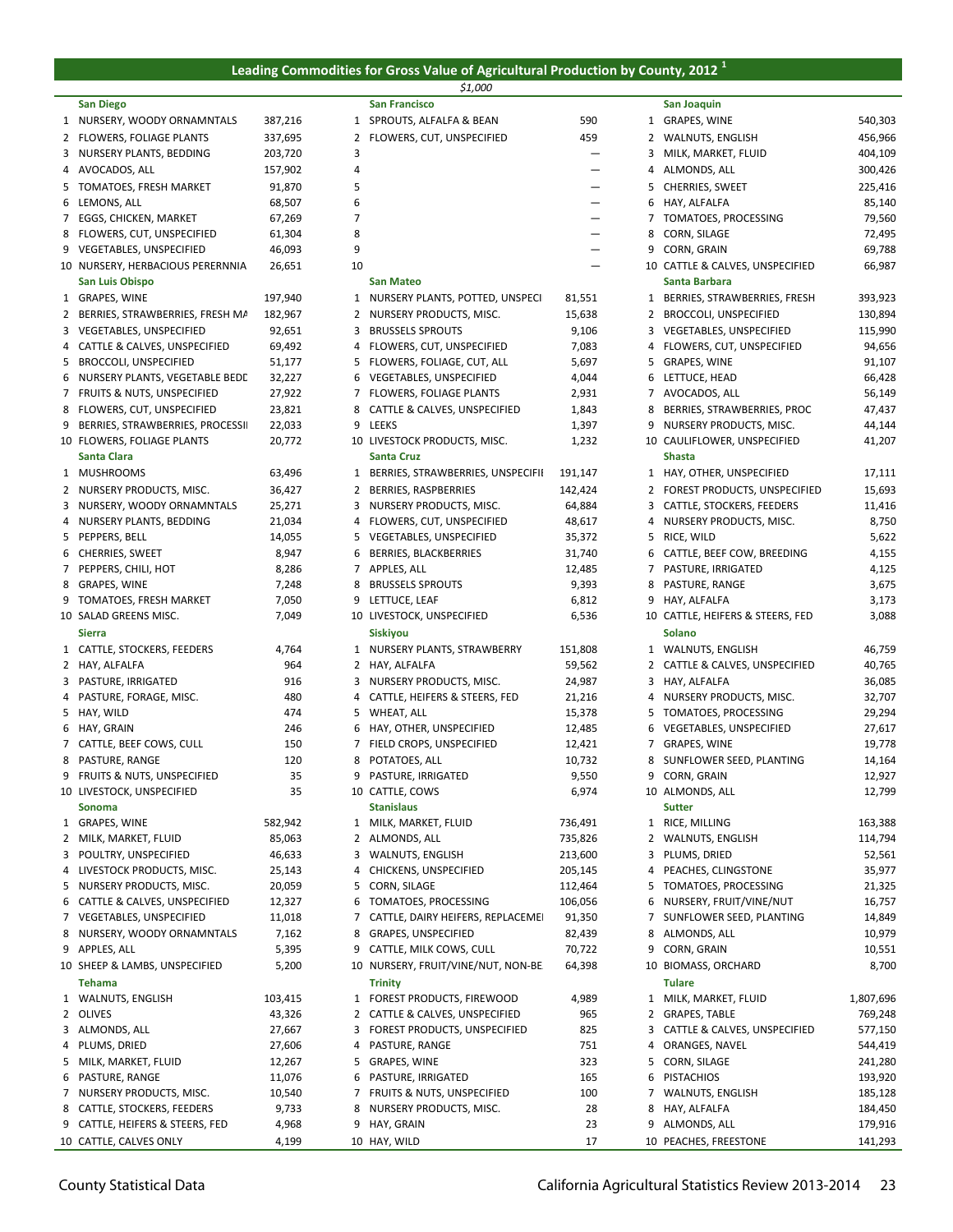## **Leading Commodities for Gross Value of Agricultural Production by County, 2012 <sup>1</sup>**

| \$1,000                        |        |   |                              |         |   |                            |         |
|--------------------------------|--------|---|------------------------------|---------|---|----------------------------|---------|
| <b>Tuolumne</b>                |        |   | <b>Ventura</b>               |         |   | Yolo                       |         |
| 1 LIVESTOCK, UNSPECIFIED       | 10,098 | 1 | BERRIES, STRAWBERRIES, FRESH | 625,151 |   | TOMATOES, PROCESSING       | 111,567 |
| 2 CATTLE, CALVES ONLY          | 7,160  | 2 | LEMONS, ALL                  | 201,820 |   | GRAPES, WINE               | 66,293  |
| 3 PASTURE, RANGE               | 3,326  | 3 | BERRIES, RASPBERRIES         | 187,277 | 3 | RICE, MILLING              | 60,012  |
| 4 FOREST PRODUCTS, FIREWOOD    | 1,350  |   | 4 CELERY, UNSPECIFIED        | 134,258 |   | 4 HAY, ALFALFA             | 51,446  |
| 5 FRUITS & NUTS, UNSPECIFIED   | 478    | 5 | AVOCADOS, ALL                | 113,315 | 5 | WALNUTS, ENGLISH           | 49,284  |
| 6 CATTLE, BEEF COWS, CULL      | 372    | 6 | NURSERY, WOODY ORNAMNTALS    | 76,777  | 6 | FIELD CROPS, UNSPECIFIED   | 47,266  |
| 7 NURSERY PRODUCTS, MISC.      | 225    |   | TOMATOES, UNSPECIFIED        | 75,819  |   | ALMONDS, ALL               | 41,412  |
| 8 VEGETABLES, UNSPECIFIED      | 193    | 8 | BERRIES, STRAWBERRIES, PROC  | 66,152  | 8 | <b>CORN. GRAIN</b>         | 29,796  |
| 9 SHEEP & LAMBS, UNSPECIFIED   | 188    | 9 | NURSERY PLANTS, BEDDING      | 49,382  | 9 | SUNFLOWER SEED, PLANTING   | 29,767  |
| 10 PASTURE, IRRIGATED          | 185    |   | 10 PEPPERS, BELL             | 48,395  |   | 10 VEGETABLES, UNSPECIFIED | 26,750  |
| Yuba                           |        |   |                              |         |   |                            |         |
| 1 WALNUTS, ENGLISH             | 59,476 |   |                              |         |   |                            |         |
| 2 RICE, MILLING                | 57,114 |   |                              |         |   |                            |         |
| 3 PLUMS, DRIED                 | 25,719 |   |                              |         |   |                            |         |
| 4 PEACHES, CLINGSTONE          | 17,652 |   |                              |         |   |                            |         |
| 5 MILK, MARKET, FLUID          | 12,496 |   |                              |         |   |                            |         |
| 6 FRUITS & NUTS, UNSPECIFIED   | 7,986  |   |                              |         |   |                            |         |
| 7 CATTLE & CALVES, UNSPECIFIED | 7,970  |   |                              |         |   |                            |         |
| 8 FIELD CROPS, UNSPECIFIED     | 6,104  |   |                              |         |   |                            |         |
| 9 KIWIFRUIT                    | 4,496  |   |                              |         |   |                            |         |
| 10 PASTURE, RANGE              | 3,024  |   |                              |         |   |                            |         |

 $^1$  The data rankings were extracted from County Agricultural Commissioners' Reports where published. Those not ranked by the counties were ranked by USDA's National Agricultural Statistics Service, Pacific Region-Califo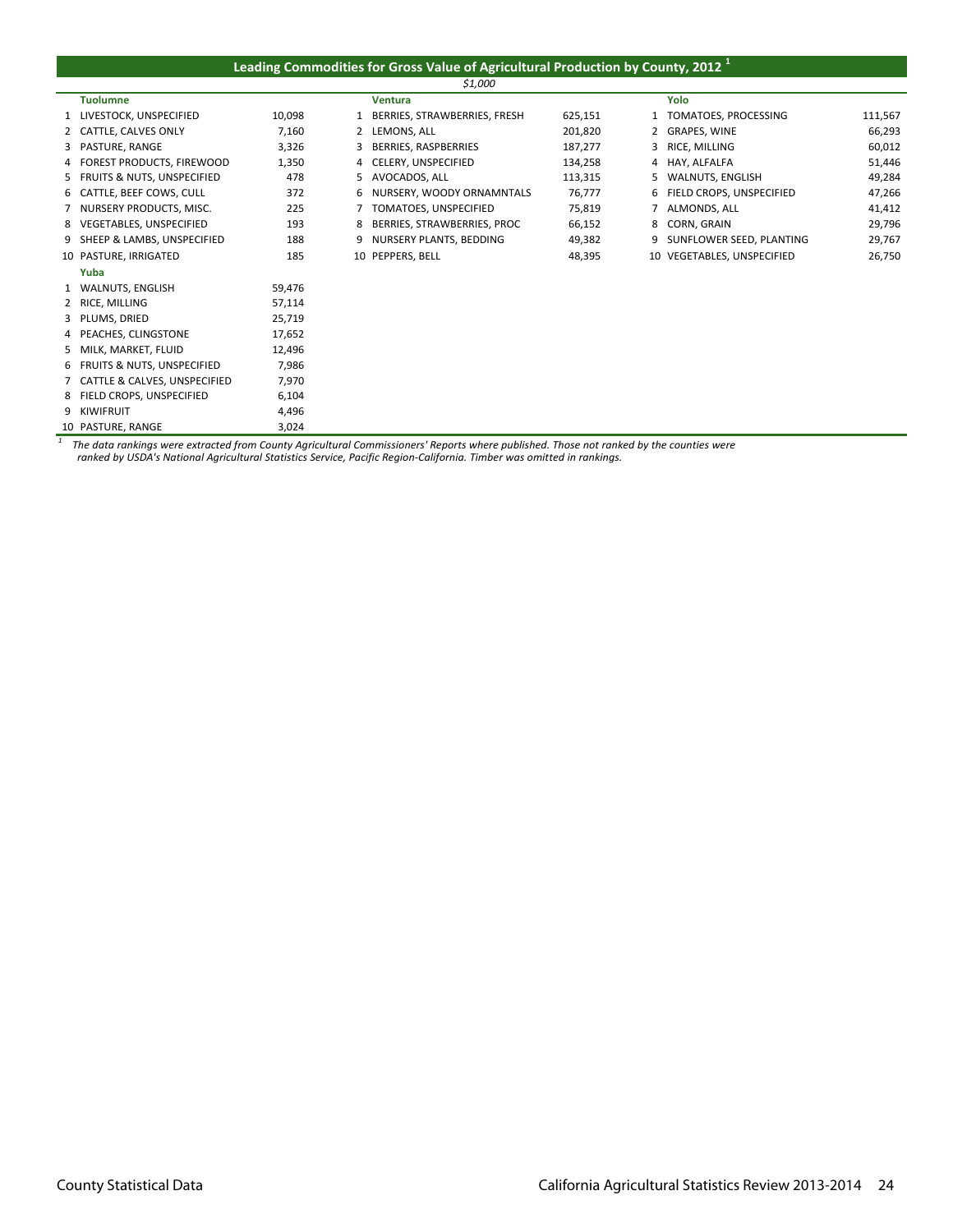| Commodity Rank and Leading Counties by Gross Value of Agricultural Production, 2012 |              |                                                                             |             |          |               |                |               |          |                 |                          |                          |                          |
|-------------------------------------------------------------------------------------|--------------|-----------------------------------------------------------------------------|-------------|----------|---------------|----------------|---------------|----------|-----------------|--------------------------|--------------------------|--------------------------|
|                                                                                     |              | <b>State</b><br>Five Leading Counties by Rank and Percentage of State Total |             |          |               |                |               |          |                 |                          |                          |                          |
| <b>Commodity</b>                                                                    | Rank         | <b>Value</b>                                                                | 1           | Percent  | $\mathbf{2}$  | <b>Percent</b> | 3             | Percent  | 4               | Percent                  | 5                        | <b>Percent</b>           |
|                                                                                     |              | \$1,000                                                                     |             | of Value |               | of Value       |               | of Value |                 | of Value                 |                          | of Value                 |
| Grapes (All)                                                                        | $\mathbf{1}$ | 6,942,040                                                                   | Kern        | 21.6     | Fresno        | 16.1           | Tulare        | 12.4     | Napa            | 9.5                      | Sonoma                   | 8.4                      |
| Milk and Cream                                                                      | 2            | 6,809,047                                                                   | Tulare      | 26.6     | Merced        | 13.8           | Stanislaus    | 10.8     | Kings           | 10.2                     | Kern                     | 10.1                     |
| Almonds                                                                             | 3            | 4,449,001                                                                   | Fresno      | 19.7     | Kern          | 17.5           | Stanislaus    | 16.5     | Merced          | 10.6                     | Madera                   | 10.3                     |
| Cattle & Calves (All)                                                               | 4            | 3,440,848                                                                   | Tulare      | 16.8     | Imperial      | 12.0           | Kern          | 11.1     | Fresno          | 11.1                     | Merced                   | 8.6                      |
| <b>Nursery Products</b>                                                             | 5            | 2,773,351                                                                   | San Diego   | 24.1     | Monterey      | 9.5            | Riverside     | 6.8      | Ventura         | 6.7                      | Siskiyou                 | 6.4                      |
| Berries, Strawberries                                                               | 6            | 2,392,540                                                                   | Monterey    | 32.8     | Ventura       | 28.9           | Santa Barbara | 18.4     | San Luis Obispo | 8.6                      | Santa Cruz               | 8.0                      |
| Lettuce                                                                             | 7            | 1,971,254                                                                   | Monterey    | 68.0     | Imperial      | 13.1           | Fresno        | 6.5      | Santa Barbara   | 4.5                      | San Benito               | 3.2                      |
| Walnuts (English)                                                                   | 8            | 1,802,586                                                                   | San Joaquin | 25.4     | Butte         | 13.0           | Stanislaus    | 11.8     | Tulare          | 10.3                     | Glenn                    | 6.8                      |
| Alfalfa Hay                                                                         | 9            | 1,549,798                                                                   | Imperial    | 13.8     | Kern          | 13.8           | Tulare        | 11.9     | Merced          | 8.5                      | Fresno                   | 7.2                      |
| Pistachios                                                                          | 10           | 1,196,469                                                                   | Kern        | 40.6     | Fresno        | 16.4           | Tulare        | 16.2     | Maderal         | 15.2                     | Kings                    | 7.1                      |
| Oranges                                                                             | 11           | 1,191,672                                                                   | Tulare      | 55.0     | Kern          | 29.1           | Fresno        | 10.6     | Ventura         | 1.7                      | San Diego                | 1.4                      |
| Chickens                                                                            | 12           | 1,182,711                                                                   | Fresno      | 53.4     | Merced        | 24.5           | Stanislaus    | 20.8     | San Bernardino  | 0.4                      | San Diego                | 0.4                      |
| Silage, All                                                                         | 13           | 1,167,610                                                                   | Tulare      | 32.3     | Merced        | 13.5           | Stanislaus    | 12.6     | Kings           | 10.7                     | San Joaquin              | 10.0                     |
| Tomatoes (Processing)                                                               | 14           | 1,036,807                                                                   | Fresno      | 36.2     | Kings         | 12.4           | Yolo          | 10.8     | Stanislaus      | 10.2                     | San Joaquin              | 7.7                      |
| Rice (Excl. Seed)                                                                   | 15           | 874,518                                                                     | Colusa      | 28.0     | Sutter        | 18.7           | <b>Butte</b>  | 17.7     | Glenn           | 16.6                     | Yolo                     | 6.9                      |
| Flowers and Foliage                                                                 | 16           | 770,335                                                                     | San Diego   | 57.3     | Santa Barbara | 13.8           | Santa Cruz    | 6.3      | Ventura         | 6.1                      | San Luis Obispo          | 5.8                      |
| Cotton Lint                                                                         | 17           | 750,635                                                                     | Kings       | 34.7     | Fresno        | 29.6           | Kern          | 14.4     | Merced          | 11.8                     | Tulare                   | 4.1                      |
| Broccoli                                                                            | 18           | 655,787                                                                     | Monterey    | 48.3     | Santa Barbara | 20.0           | Imperial      | 12.6     | San Luis Obispo | 7.8                      | Fresno                   | 4.8                      |
| Peaches (All)                                                                       | 19           | 555,887                                                                     | Fresno      | 32.0     | Tulare        | 26.3           | Stanislaus    | 11.2     | Sutter          | 6.5                      | Kings                    | 5.8                      |
| Lemons                                                                              | 20           | 497,082                                                                     | Ventura     | 40.6     | San Diego     | 13.8           | Riverside     | 13.4     | Tulare          | 9.8                      | Kern                     | 7.3                      |
| Carrots                                                                             | 21           | 483,465                                                                     | Kern        | 72.5     | Imperial      | 13.8           | Monterey      | 4.6      | Riverside       | 3.5                      | Fresno                   | 2.8                      |
| Tangerines                                                                          | 22           | 443,196                                                                     | Kern        | 43.8     | Tulare        | 31.7           | Fresno        | 17.5     | Riverside       | 2.9                      | Ventura                  | 2.3                      |
| Cherries                                                                            | 23           | 425,544                                                                     | San Joaquin | 53.0     | Stanislaus    | 11.1           | Fresno        | 9.8      | Tulare          | 7.2                      | Kern                     | 5.8                      |
| Wheat (Excl. Seed)                                                                  | 24           | 403,586                                                                     | Imperial    | 26.8     | Kings         | 13.6           | Tulare        | 11.3     | Kern            | 8.7                      | Fresno                   | 6.8                      |
| Avocados                                                                            | 25           | 396,364                                                                     | San Diego   | 39.8     | Ventura       | 28.6           | Santa Barbara | 14.2     | Riverside       | 9.8                      | San Luis Obispo          | 4.6                      |
| Celery                                                                              | 26           | 395,156                                                                     | Monterey    | 48.9     | Ventura       | 34.0           | Santa Barbara | 10.1     | Riverside       | 2.2                      | San Luis Obispo          | 2.0                      |
| Eggs (Chicken)                                                                      | 27           | 386,940                                                                     | Merced      | 24.1     | Riverside     | 21.3           | San Diego     | 17.4     | San Bernardino  | 11.1                     | Kern                     | 10.4                     |
| Berries, Raspberries                                                                | 28           | 371,055                                                                     | Ventura     | 50.5     | Santa Cruz    | 38.4           | Monterey      | 11.1     | Kern            | $\overline{\phantom{a}}$ | $\overline{\phantom{a}}$ | $\qquad \qquad -$        |
| Turkeys                                                                             | 29           | 301,453                                                                     | Fresno      | 29.1     | Stanislaus    | 24.7           | Merced        | 23.2     | Kings           | 12.9                     | San Joaquin              | 6.0                      |
| Tomatoes (Fresh Market)                                                             | 30           | 284,896                                                                     | San Diego   | 32.2     | Merced        | 22.1           | Fresno        | 20.9     | San Joaquin     | 8.1                      | Stanislaus               | 5.0                      |
| Plums                                                                               | 31           | 270,916                                                                     | Fresno      | 46.2     | Tulare        | 41.2           | Kern          | 7.6      | Kings           | 3.2                      | Sutter                   | 5.3                      |
| <b>Bell Peppers</b>                                                                 | 32           | 262,802                                                                     | Riverside   | 28.2     | Ventura       | 18.4           | Kern          | 14.8     | San Benito      | 9.5                      | Fresno                   | 8.1                      |
| Corn (For Grain)                                                                    | 33           | 262,296                                                                     | San Joaquin | 26.6     | Sacramento    | 12.5           | Yolo          | 11.4     | Glenn           | 10.3                     | Merced                   | 8.0                      |
| Nectarines                                                                          | 34           | 253,715                                                                     | Tulare      | 46.8     | Fresno        | 41.1           | Kings         | 8.2      | Kern            | 3.1                      | Los Angeles              | 0.3                      |
| Onions                                                                              | 35           | 252,837                                                                     | Fresno      | 42.9     | Imperial      | 21.5           | Kern          | 11.2     | Los Angeles     | 7.4                      | San Joaquin              | 5.4                      |
| Other Pasture and Range                                                             | 36           | 213,383                                                                     | Kern        | 10.4     | Monterey      | 7.2            | Tulare        | 6.1      | Merced          | 5.4                      | Tehama                   | 5.2                      |
| Spinach                                                                             | 37           | 211,545                                                                     | Monterey    | 61.8     | San Benito    | 10.2           | Imperial      | 8.1      | Riverside       | 5.9                      | Ventura                  | 5.5                      |
| Cauliflower                                                                         | 38           | 204,357                                                                     | Monterey    | 53.8     | Santa Barbara | 20.2           | Imperial      | 13.8     | Riverside       | 4.2                      | San Luis Obispo          | 3.3                      |
| Cottonseed                                                                          | 39           | 203,876                                                                     | Kings       | 32.6     | Fresno        | 24.5           | Kern          | 19.6     | Merced          | 12.4                     | Tulare                   | 5.1                      |
| Plums, Dried                                                                        | 40           | 198,306                                                                     | Sutter      | 26.5     | <b>Butte</b>  | 16.4           | Tehama        | 13.9     | Yuba            | 13.0                     | Glenn                    | 7.9                      |
| Potatoes (Incl. Seed)                                                               | 41           | 178,180                                                                     | Kern        | 47.8     | San Joaquin   | 13.8           | Riverside     | 10.7     | Imperial        | 9.0                      | Modoc                    | 8.3                      |
| Potatoes, Sweet                                                                     | 42           | 168,885                                                                     | Merced      | 95.1     | Stanislaus    | 4.8            | Kern          | 0.2      | San Bernardino  | $\cdots$                 | $\overline{\phantom{a}}$ | $\overline{\phantom{a}}$ |
| Mushrooms                                                                           | 43           | 161,910                                                                     | Monterey    | 53.0     | Santa Clara   | 39.2           | San Diego     | 7.6      | Fresno          | 0.1                      | San Bernardino           | $\overline{a}$           |
| Garlic                                                                              | 44           | 160,842                                                                     | Fresno      | 85.1     | Kern          | 13.0           | Santa Clara   | 1.2      | Mono            | 0.6                      | San Bernardino           | ---                      |
| Cantaloupes                                                                         | 45           | 152,264                                                                     | Fresno      | 51.1     | Imperial      | 24.8           | Stanislaus    | 9.1      | Merced          | 8.7                      | Kern                     | 2.8                      |
| Olives                                                                              | 46           | 145,020                                                                     | Tehama      | 29.9     | Tulare        | 24.7           | Glenn         | 22.1     | San Joaquin     | 8.2                      | <b>Butte</b>             | 4.9                      |
| Salad Greens NEC                                                                    | 47           | 129,003                                                                     | Monterey    | 67.4     | Imperial      | 25.3           | Santa Clara   | 5.5      | Kern            | $1.7\,$                  | Fresno                   | 0.1                      |
| Apples                                                                              | 48           | 127,608                                                                     | San Joaquin | 35.4     | Stanislaus    | 17.5           | Kern          | 10.8     | El Dorado       | 10.3                     | Santa Cruz               | 9.8                      |